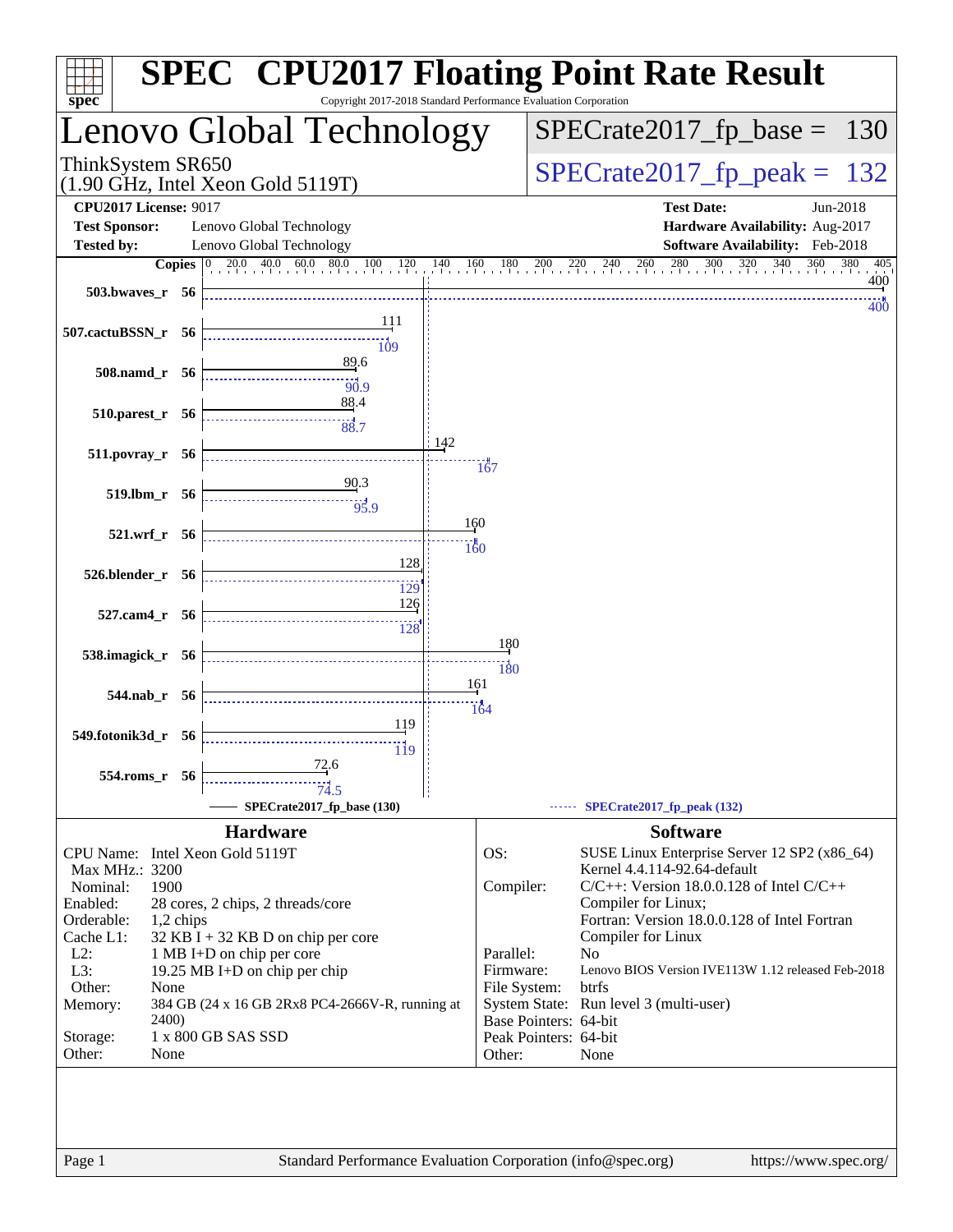

Copyright 2017-2018 Standard Performance Evaluation Corporation

## Lenovo Global Technology

# ThinkSystem SR650<br>(1.90 GHz, Intel Xeon Gold 5119T)  $SPECrate2017_fp\_peak = 132$

[SPECrate2017\\_fp\\_base =](http://www.spec.org/auto/cpu2017/Docs/result-fields.html#SPECrate2017fpbase) 130

(1.90 GHz, Intel Xeon Gold 5119T)

**[Test Sponsor:](http://www.spec.org/auto/cpu2017/Docs/result-fields.html#TestSponsor)** Lenovo Global Technology **[Hardware Availability:](http://www.spec.org/auto/cpu2017/Docs/result-fields.html#HardwareAvailability)** Aug-2017

**[CPU2017 License:](http://www.spec.org/auto/cpu2017/Docs/result-fields.html#CPU2017License)** 9017 **[Test Date:](http://www.spec.org/auto/cpu2017/Docs/result-fields.html#TestDate)** Jun-2018 **[Tested by:](http://www.spec.org/auto/cpu2017/Docs/result-fields.html#Testedby)** Lenovo Global Technology **[Software Availability:](http://www.spec.org/auto/cpu2017/Docs/result-fields.html#SoftwareAvailability)** Feb-2018

#### **[Results Table](http://www.spec.org/auto/cpu2017/Docs/result-fields.html#ResultsTable)**

|                               | <b>Base</b>   |                |       |                | <b>Peak</b> |                |            |               |                |              |                |              |                |              |
|-------------------------------|---------------|----------------|-------|----------------|-------------|----------------|------------|---------------|----------------|--------------|----------------|--------------|----------------|--------------|
| <b>Benchmark</b>              | <b>Copies</b> | <b>Seconds</b> | Ratio | <b>Seconds</b> | Ratio       | <b>Seconds</b> | Ratio      | <b>Copies</b> | <b>Seconds</b> | <b>Ratio</b> | <b>Seconds</b> | <b>Ratio</b> | <b>Seconds</b> | <b>Ratio</b> |
| 503.bwaves_r                  | 56            | 1405           | 400   | 1405           | 400         | 1407           | 399        | 56            | 1402           | 400          | 1405           | <b>400</b>   | 1408           | 399          |
| 507.cactuBSSN r               | 56            | 638            | 111   | 639            | 111         | 638            | <u>111</u> | 56            | 651            | 109          | 651            | <u>109</u>   | 651            | 109          |
| 508.namd_r                    | 56            | 592            | 89.9  | 594            | 89.5        | 594            | 89.6       | 56            | 585            | 90.9         | 586            | 90.8         | 585            | 90.9         |
| 510.parest_r                  | 56            | 1651           | 88.7  | 1658           | 88.4        | 1656           | 88.4       | 56            | 1650           | 88.8         | 1652           | 88.7         | 1655           | 88.5         |
| 511.povray_r                  | 56            | 923            | 142   | 920            | 142         | 921            | 142        | 56            | 782            | <b>167</b>   | 783            | 167          | 778            | 168          |
| 519.lbm r                     | 56            | 654            | 90.3  | 653            | 90.4        | 654            | 90.2       | 56            | 616            | 95.8         | 615            | 95.9         | 614            | 96.2         |
| $521$ .wrf r                  | 56            | 787            | 159   | 785            | 160         | 785            | 160        | 56            | 784            | <b>160</b>   | 787            | 159          | 779            | 161          |
| 526.blender r                 | 56            | 664            | 128   | 663            | 129         | 664            | 128        | 56            | 662            | <u>129</u>   | 661            | 129          | 663            | 129          |
| $527$ .cam $4r$               | 56            | 777            | 126   | 778            | 126         | 778            | 126        | 56            | 767            | 128          | 766            | 128          | 765            | 128          |
| 538.imagick_r                 | 56            | 775            | 180   | 775            | <b>180</b>  | 773            | 180        | 56            | 775            | <b>180</b>   | 775            | 180          | 775            | 180          |
| $544$ .nab r                  | 56            | 585            | 161   | 586            | 161         | 584            | 161        | 56            | 577            | 163          | 574            | 164          | 576            | <b>164</b>   |
| 549.fotonik3d_r               | 56            | 1838           | 119   | 1838           | 119         | 1837           | 119        | 56            | 1838           | <u>119</u>   | 1838           | 119          | 1838           | 119          |
| $554$ .roms $r$               | 56            | 1220           | 72.9  | 1225           | 72.6        | 1228           | 72.5       | 56            | 1195           | 74.5         | 1196           | 74.4         | 1194           | 74.5         |
| SPECrate2017_fp_base =<br>130 |               |                |       |                |             |                |            |               |                |              |                |              |                |              |

**[SPECrate2017\\_fp\\_peak =](http://www.spec.org/auto/cpu2017/Docs/result-fields.html#SPECrate2017fppeak) 132**

Results appear in the [order in which they were run.](http://www.spec.org/auto/cpu2017/Docs/result-fields.html#RunOrder) Bold underlined text [indicates a median measurement.](http://www.spec.org/auto/cpu2017/Docs/result-fields.html#Median)

#### **[Submit Notes](http://www.spec.org/auto/cpu2017/Docs/result-fields.html#SubmitNotes)**

 The numactl mechanism was used to bind copies to processors. The config file option 'submit' was used to generate numactl commands to bind each copy to a specific processor. For details, please see the config file.

#### **[Operating System Notes](http://www.spec.org/auto/cpu2017/Docs/result-fields.html#OperatingSystemNotes)**

Stack size set to unlimited using "ulimit -s unlimited"

#### **[General Notes](http://www.spec.org/auto/cpu2017/Docs/result-fields.html#GeneralNotes)**

Environment variables set by runcpu before the start of the run: LD\_LIBRARY\_PATH = "/home/cpu2017.1.0.2.ic18.0/lib/ia32:/home/cpu2017.1.0.2.ic18.0/lib/intel64" LD\_LIBRARY\_PATH = "\$LD\_LIBRARY\_PATH:/home/cpu2017.1.0.2.ic18.0/je5.0.1-32:/home/cpu2017.1.0.2.ic18.0/je5.0.1-64" Binaries compiled on a system with 1x Intel Core i7-4790 CPU + 32GB RAM memory using Redhat Enterprise Linux 7.4 Transparent Huge Pages enabled by default Prior to runcpu invocation Filesystem page cache synced and cleared with: sync; echo 3> /proc/sys/vm/drop\_caches runcpu command invoked through numactl i.e.: numactl --interleave=all runcpu <etc> Yes: The test sponsor attests, as of date of publication, that CVE-2017-5754 (Meltdown) is mitigated in the system as tested and documented.

**(Continued on next page)**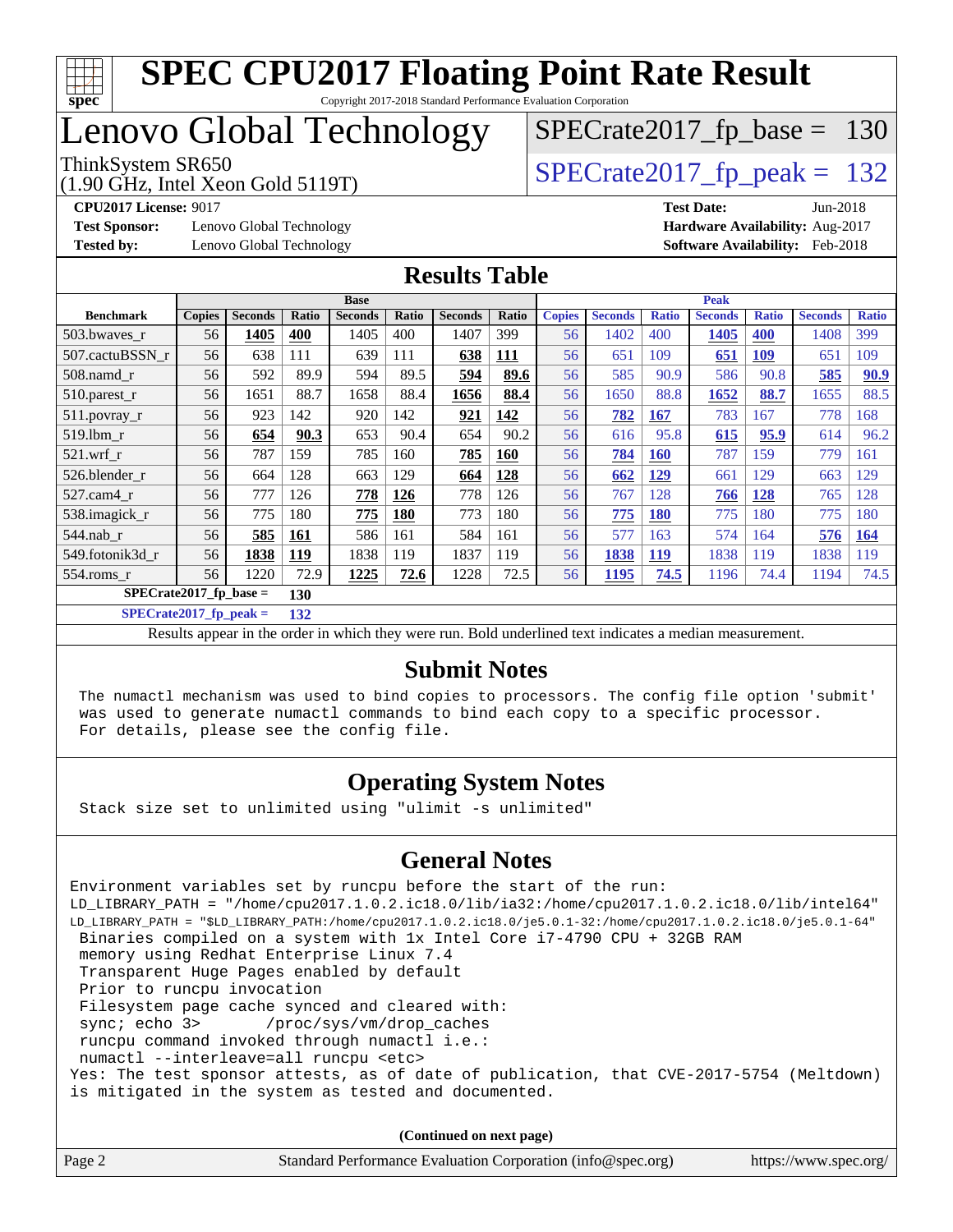

Copyright 2017-2018 Standard Performance Evaluation Corporation

## Lenovo Global Technology

ThinkSystem SR650<br>(1.90 GHz, Intel Year Gold 5119T)  $SPECTate2017$  [p\_peak = 132

[SPECrate2017\\_fp\\_base =](http://www.spec.org/auto/cpu2017/Docs/result-fields.html#SPECrate2017fpbase) 130

(1.90 GHz, Intel Xeon Gold 5119T)

**[Test Sponsor:](http://www.spec.org/auto/cpu2017/Docs/result-fields.html#TestSponsor)** Lenovo Global Technology **[Hardware Availability:](http://www.spec.org/auto/cpu2017/Docs/result-fields.html#HardwareAvailability)** Aug-2017 **[Tested by:](http://www.spec.org/auto/cpu2017/Docs/result-fields.html#Testedby)** Lenovo Global Technology **[Software Availability:](http://www.spec.org/auto/cpu2017/Docs/result-fields.html#SoftwareAvailability)** Feb-2018

**[CPU2017 License:](http://www.spec.org/auto/cpu2017/Docs/result-fields.html#CPU2017License)** 9017 **[Test Date:](http://www.spec.org/auto/cpu2017/Docs/result-fields.html#TestDate)** Jun-2018

#### **[General Notes \(Continued\)](http://www.spec.org/auto/cpu2017/Docs/result-fields.html#GeneralNotes)**

Yes: The test sponsor attests, as of date of publication, that CVE-2017-5753 (Spectre variant 1) is mitigated in the system as tested and documented. Yes: The test sponsor attests, as of date of publication, that CVE-2017-5715 (Spectre variant 2) is mitigated in the system as tested and documented.

#### **[Platform Notes](http://www.spec.org/auto/cpu2017/Docs/result-fields.html#PlatformNotes)**

Page 3 Standard Performance Evaluation Corporation [\(info@spec.org\)](mailto:info@spec.org) <https://www.spec.org/> BIOS configuration: Choose Operating Mode set to Maximum Performance SNC set to Enable DCU Streamer Prefetcher set to Disable MONITOR/MWAIT set to Enable Execute Disable Bit set to Disable Trusted Execution Technology set to Enable Stale AtoS set to Enable LLC dead line alloc set to Disable Patrol Scrub set to Disable Sysinfo program /home/cpu2017.1.0.2.ic18.0/bin/sysinfo Rev: r5797 of 2017-06-14 96c45e4568ad54c135fd618bcc091c0f running on linux-ur5c Mon Jun 4 09:50:17 2018 SUT (System Under Test) info as seen by some common utilities. For more information on this section, see <https://www.spec.org/cpu2017/Docs/config.html#sysinfo> From /proc/cpuinfo model name : Intel(R) Xeon(R) Gold 5119T CPU @ 1.90GHz 2 "physical id"s (chips) 56 "processors" cores, siblings (Caution: counting these is hw and system dependent. The following excerpts from /proc/cpuinfo might not be reliable. Use with caution.) cpu cores : 14 siblings : 28 physical 0: cores 0 1 2 3 4 5 6 8 9 10 11 12 13 14 physical 1: cores 0 1 2 3 4 5 6 8 9 10 11 12 13 14 From lscpu: Architecture: x86\_64 CPU op-mode(s): 32-bit, 64-bit Little Endian CPU(s): 56 On-line CPU(s) list: 0-55 Thread(s) per core: 2 Core(s) per socket: 14 Socket(s): 2 NUMA node(s): 4 **(Continued on next page)**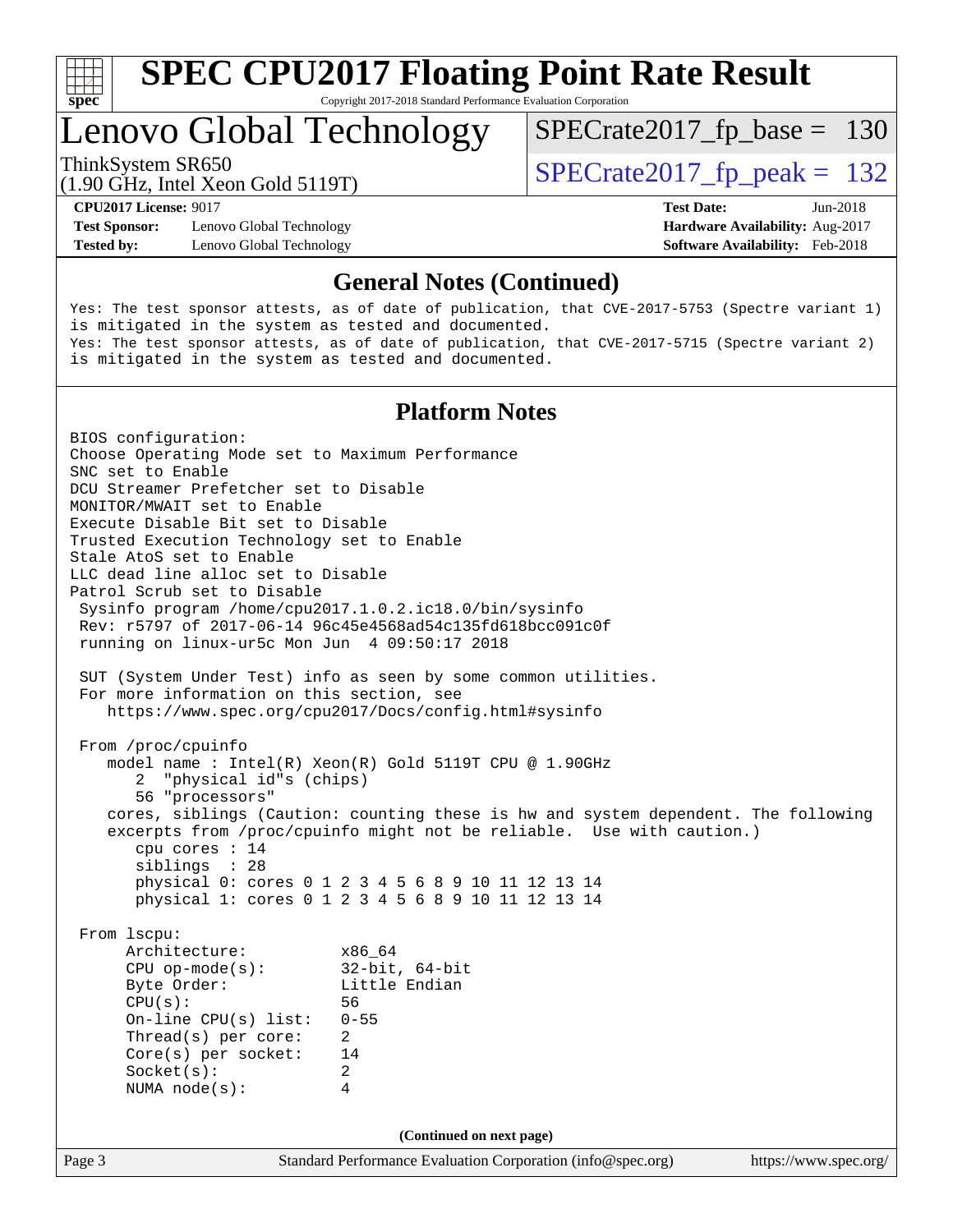

# Lenovo Global Technology

ThinkSystem SR650<br>(1.90 GHz, Intel Xeon Gold 5119T)  $\begin{array}{|l|l|}\n\hline\n\text{SPECrate2017\_fp\_peak} = 132\n\end{array}$ [SPECrate2017\\_fp\\_base =](http://www.spec.org/auto/cpu2017/Docs/result-fields.html#SPECrate2017fpbase) 130

(1.90 GHz, Intel Xeon Gold 5119T)

**[CPU2017 License:](http://www.spec.org/auto/cpu2017/Docs/result-fields.html#CPU2017License)** 9017 **[Test Date:](http://www.spec.org/auto/cpu2017/Docs/result-fields.html#TestDate)** Jun-2018

**[Test Sponsor:](http://www.spec.org/auto/cpu2017/Docs/result-fields.html#TestSponsor)** Lenovo Global Technology **[Hardware Availability:](http://www.spec.org/auto/cpu2017/Docs/result-fields.html#HardwareAvailability)** Aug-2017 [Tested by:](http://www.spec.org/auto/cpu2017/Docs/result-fields.html#Testedby) Lenovo Global Technology **[Software Availability:](http://www.spec.org/auto/cpu2017/Docs/result-fields.html#SoftwareAvailability)** Feb-2018

#### **[Platform Notes \(Continued\)](http://www.spec.org/auto/cpu2017/Docs/result-fields.html#PlatformNotes)**

| Vendor ID:                                          | GenuineIntel                                                                         |
|-----------------------------------------------------|--------------------------------------------------------------------------------------|
| CPU family:                                         | 6                                                                                    |
| Model:                                              | 85                                                                                   |
| Model name:                                         | $Intel(R)$ Xeon $(R)$ Gold 5119T CPU @ 1.90GHz                                       |
| Stepping:                                           | 4                                                                                    |
| CPU MHz:                                            | 1895.557                                                                             |
| BogoMIPS:                                           | 3791.11                                                                              |
| Virtualization:                                     | $VT - x$                                                                             |
| L1d cache:                                          | 32K                                                                                  |
| Lli cache:                                          | 32K                                                                                  |
| $L2$ cache:                                         | 1024K                                                                                |
| $L3$ cache:                                         | 19712K                                                                               |
| NUMA node0 CPU(s): 0-3,7-9,28-31,35-37              |                                                                                      |
|                                                     | NUMA node1 CPU(s): 4-6,10-13,32-34,38-41                                             |
| NUMA $node2$ $CPU(s)$ :                             | $14 - 17, 21 - 23, 42 - 45, 49 - 51$                                                 |
| NUMA $node3$ $CPU(s):$                              | 18-20, 24-27, 46-48, 52-55                                                           |
| Flags:                                              | fpu vme de pse tsc msr pae mce cx8 apic sep mtrr pge mca cmov                        |
|                                                     | pat pse36 clflush dts acpi mmx fxsr sse sse2 ss ht tm pbe syscall nx pdpe1gb rdtscp  |
|                                                     | lm constant_tsc art arch_perfmon pebs bts rep_good nopl xtopology nonstop_tsc        |
|                                                     | aperfmperf eagerfpu pni pclmulqdq dtes64 monitor ds_cpl vmx smx est tm2 ssse3 sdbg   |
|                                                     | fma cx16 xtpr pdcm pcid dca sse4_1 sse4_2 x2apic movbe popcnt tsc_deadline_timer aes |
|                                                     | xsave avx f16c rdrand lahf_lm abm 3dnowprefetch ida arat epb invpcid_single pln pts  |
|                                                     | dtherm intel_pt rsb_ctxsw spec_ctrl retpoline kaiser tpr_shadow vnmi flexpriority    |
|                                                     | ept vpid fsgsbase tsc_adjust bmil hle avx2 smep bmi2 erms invpcid rtm cqm mpx        |
|                                                     | avx512f avx512dq rdseed adx smap clflushopt clwb avx512cd avx512bw avx512vl xsaveopt |
| xsavec xgetbvl cqm_llc cqm_occup_llc                |                                                                                      |
|                                                     |                                                                                      |
| /proc/cpuinfo cache data<br>cache size : $19712$ KB |                                                                                      |
|                                                     |                                                                                      |
|                                                     | From numactl --hardware WARNING: a numactl 'node' might or might not correspond to a |
| physical chip.                                      |                                                                                      |
| $available: 4 nodes (0-3)$                          |                                                                                      |
| node 0 cpus: 0 1 2 3 7 8 9 28 29 30 31 35 36 37     |                                                                                      |
| node 0 size: 96357 MB                               |                                                                                      |
| node 0 free: 96066 MB                               |                                                                                      |
|                                                     | node 1 cpus: 4 5 6 10 11 12 13 32 33 34 38 39 40 41                                  |
| node 1 size: 96753 MB                               |                                                                                      |
|                                                     |                                                                                      |

node 1 free: 96515 MB

 node 2 size: 96753 MB node 2 free: 96515 MB

 node 3 size: 96750 MB node 3 free: 96485 MB

 node distances: node 0 1 2 3

node 2 cpus: 14 15 16 17 21 22 23 42 43 44 45 49 50 51

node 3 cpus: 18 19 20 24 25 26 27 46 47 48 52 53 54 55

Page 4 Standard Performance Evaluation Corporation [\(info@spec.org\)](mailto:info@spec.org) <https://www.spec.org/> **(Continued on next page)**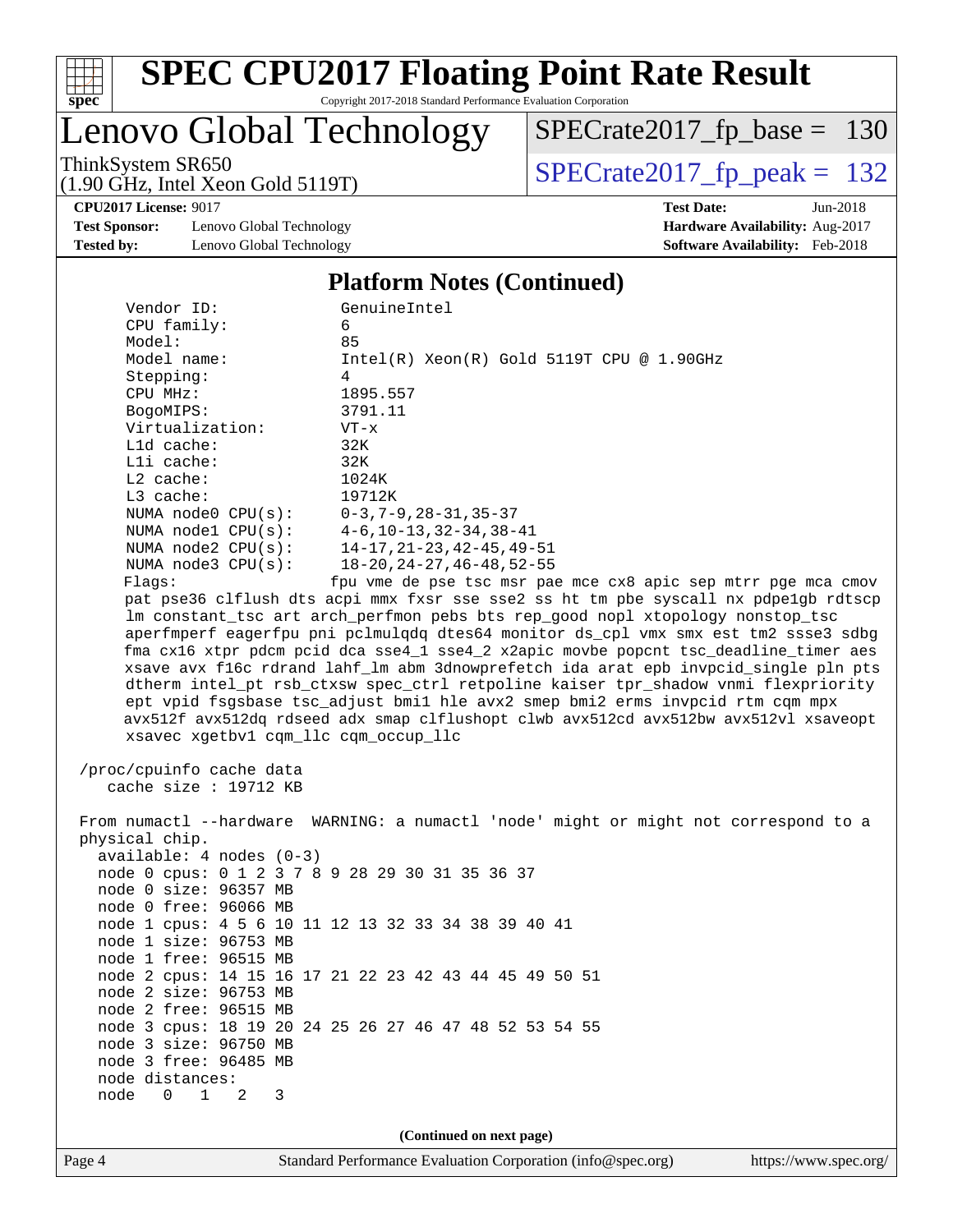| spec <sup>®</sup>                                                                                                                                                                                                      |                                                                                                                                                               |                                                                                            | Copyright 2017-2018 Standard Performance Evaluation Corporation                                     | <b>SPEC CPU2017 Floating Point Rate Result</b>                                                                                                                                                                                                                                                                                                                                                                       |                                                                                         |          |
|------------------------------------------------------------------------------------------------------------------------------------------------------------------------------------------------------------------------|---------------------------------------------------------------------------------------------------------------------------------------------------------------|--------------------------------------------------------------------------------------------|-----------------------------------------------------------------------------------------------------|----------------------------------------------------------------------------------------------------------------------------------------------------------------------------------------------------------------------------------------------------------------------------------------------------------------------------------------------------------------------------------------------------------------------|-----------------------------------------------------------------------------------------|----------|
|                                                                                                                                                                                                                        |                                                                                                                                                               |                                                                                            | Lenovo Global Technology                                                                            |                                                                                                                                                                                                                                                                                                                                                                                                                      | $SPECrate2017_fp\_base = 130$                                                           |          |
| ThinkSystem SR650<br>(1.90 GHz, Intel Xeon Gold 5119T)                                                                                                                                                                 |                                                                                                                                                               |                                                                                            |                                                                                                     |                                                                                                                                                                                                                                                                                                                                                                                                                      | $SPECrate2017_fp\_peak = 132$                                                           |          |
| <b>CPU2017 License: 9017</b><br><b>Test Sponsor:</b><br><b>Tested by:</b>                                                                                                                                              |                                                                                                                                                               | Lenovo Global Technology<br>Lenovo Global Technology                                       |                                                                                                     |                                                                                                                                                                                                                                                                                                                                                                                                                      | <b>Test Date:</b><br>Hardware Availability: Aug-2017<br>Software Availability: Feb-2018 | Jun-2018 |
|                                                                                                                                                                                                                        |                                                                                                                                                               |                                                                                            | <b>Platform Notes (Continued)</b>                                                                   |                                                                                                                                                                                                                                                                                                                                                                                                                      |                                                                                         |          |
| 0:<br>10<br>1:<br>11<br>2:<br>21<br>3:<br>21<br>From /proc/meminfo<br>MemTotal:<br>HugePages_Total:<br>Hugepagesize:<br>From /etc/*release* /etc/*version*<br>SuSE-release:<br>os-release:<br>NAME="SLES"<br>ID="sles" | 21<br>11<br>21<br>10<br>10 <sup>1</sup><br>21<br>21<br>11<br>$VERSION = 12$<br>$PATCHLEVEL = 2$<br>VERSION="12-SP2"<br>VERSION ID="12.2"<br>ANSI COLOR="0;32" | 21<br>21<br>11<br>10<br>395893108 kB<br>0<br>2048 kB<br>CPE_NAME="cpe:/o:suse:sles:12:sp2" | SUSE Linux Enterprise Server 12 (x86_64)<br>PRETTY_NAME="SUSE Linux Enterprise Server 12 SP2"       | # This file is deprecated and will be removed in a future service pack or release.<br># Please check /etc/os-release for details about this release.                                                                                                                                                                                                                                                                 |                                                                                         |          |
| uname -a:                                                                                                                                                                                                              |                                                                                                                                                               | x86_64 x86_64 x86_64 GNU/Linux                                                             |                                                                                                     | Linux linux-ur5c 4.4.114-92.64-default #1 SMP Thu Feb 1 19:18:19 UTC 2018 (c6ce5db)                                                                                                                                                                                                                                                                                                                                  |                                                                                         |          |
| run-level 3 Jun 4 09:30                                                                                                                                                                                                |                                                                                                                                                               |                                                                                            |                                                                                                     |                                                                                                                                                                                                                                                                                                                                                                                                                      |                                                                                         |          |
| Filesystem<br>/dev/sda3                                                                                                                                                                                                |                                                                                                                                                               | Type<br>btrfs 445G                                                                         | SPEC is set to: /home/cpu2017.1.0.2.ic18.0<br>Size Used Avail Use% Mounted on<br>34G 411G 8% / home |                                                                                                                                                                                                                                                                                                                                                                                                                      |                                                                                         |          |
| Memory:                                                                                                                                                                                                                |                                                                                                                                                               |                                                                                            | BIOS Lenovo -[IVE113W-1.12]- 02/06/2018                                                             | Additional information from dmidecode follows. WARNING: Use caution when you interpret<br>this section. The 'dmidecode' program reads system data which is "intended to allow<br>hardware to be accurately determined", but the intent may not be met, as there are<br>frequent changes to hardware, firmware, and the "DMTF SMBIOS" standard.<br>24x Samsung M393A2K43BB1-CTD 16 GB 2 rank 2666, configured at 2400 |                                                                                         |          |
| (End of data from sysinfo program)                                                                                                                                                                                     |                                                                                                                                                               |                                                                                            |                                                                                                     |                                                                                                                                                                                                                                                                                                                                                                                                                      |                                                                                         |          |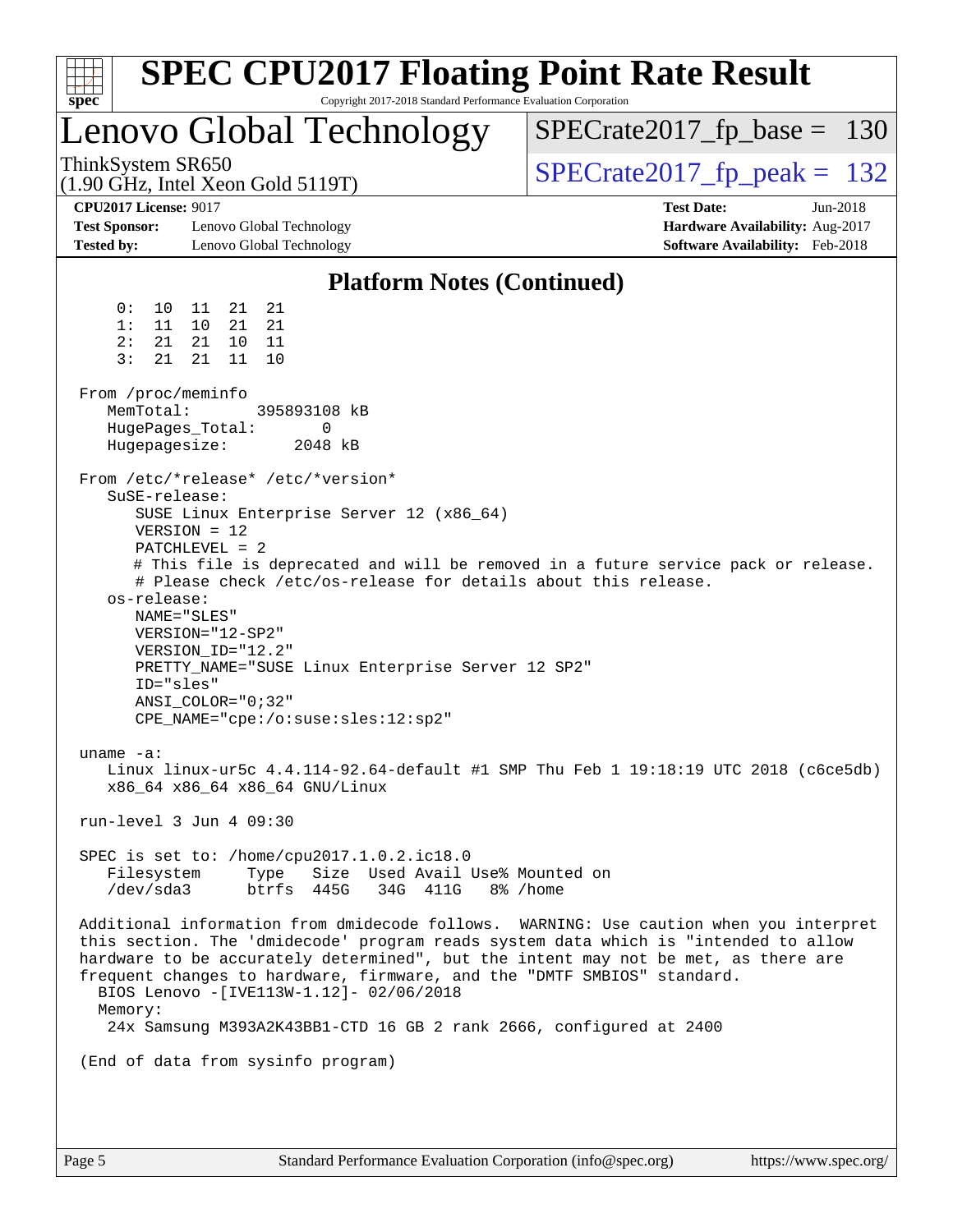| S.<br>Ľ<br>U<br>ċ<br>C |  |  |  |  |  |  |  |  |
|------------------------|--|--|--|--|--|--|--|--|

Copyright 2017-2018 Standard Performance Evaluation Corporation

# Lenovo Global Technology

ThinkSystem SR650<br>(1.90 GHz, Intel Xeon Gold 5119T) [SPECrate2017\\_fp\\_peak =](http://www.spec.org/auto/cpu2017/Docs/result-fields.html#SPECrate2017fppeak) 132 [SPECrate2017\\_fp\\_base =](http://www.spec.org/auto/cpu2017/Docs/result-fields.html#SPECrate2017fpbase) 130

(1.90 GHz, Intel Xeon Gold 5119T)

**[CPU2017 License:](http://www.spec.org/auto/cpu2017/Docs/result-fields.html#CPU2017License)** 9017 **[Test Date:](http://www.spec.org/auto/cpu2017/Docs/result-fields.html#TestDate)** Jun-2018 **[Test Sponsor:](http://www.spec.org/auto/cpu2017/Docs/result-fields.html#TestSponsor)** Lenovo Global Technology **[Hardware Availability:](http://www.spec.org/auto/cpu2017/Docs/result-fields.html#HardwareAvailability)** Aug-2017 **[Tested by:](http://www.spec.org/auto/cpu2017/Docs/result-fields.html#Testedby)** Lenovo Global Technology **[Software Availability:](http://www.spec.org/auto/cpu2017/Docs/result-fields.html#SoftwareAvailability)** Feb-2018

#### **[Compiler Version Notes](http://www.spec.org/auto/cpu2017/Docs/result-fields.html#CompilerVersionNotes)**

|                                                                                                                            | (Continued on next page) |  |
|----------------------------------------------------------------------------------------------------------------------------|--------------------------|--|
|                                                                                                                            |                          |  |
| icc (ICC) 18.0.0 20170811<br>Copyright (C) 1985-2017 Intel Corporation.                                                    | All rights reserved.     |  |
| icpc (ICC) 18.0.0 20170811<br>Copyright (C) 1985-2017 Intel Corporation.                                                   | All rights reserved.     |  |
| 511.povray_r(peak) 526.blender_r(peak)<br>CC.                                                                              |                          |  |
| Copyright (C) 1985-2017 Intel Corporation. All rights reserved.                                                            |                          |  |
| icpc (ICC) 18.0.0 20170811<br>Copyright (C) 1985-2017 Intel Corporation. All rights reserved.<br>icc (ICC) 18.0.0 20170811 |                          |  |
| 511.povray_r(base) 526.blender_r(base)<br>CC.                                                                              |                          |  |
| icpc (ICC) 18.0.0 20170811<br>Copyright (C) 1985-2017 Intel Corporation. All rights reserved.                              |                          |  |
| CXXC 508.namd_r(peak) 510.parest_r(peak)                                                                                   | ---------------          |  |
| icpc (ICC) 18.0.0 20170811<br>Copyright (C) 1985-2017 Intel Corporation. All rights reserved.                              |                          |  |
| $CXXC 508.namd_r(base) 510.parest_r(base)$                                                                                 |                          |  |
| icc (ICC) 18.0.0 20170811<br>Copyright (C) 1985-2017 Intel Corporation. All rights reserved.                               |                          |  |
| $519.1bm_r(peak) 544.nab_r(peak)$<br>CC.                                                                                   |                          |  |
| icc (ICC) 18.0.0 20170811<br>Copyright (C) 1985-2017 Intel Corporation. All rights reserved.                               |                          |  |
| 519.1bm_r(base) 538.imagick_r(base, peak) 544.nab_r(base)<br>CC.                                                           |                          |  |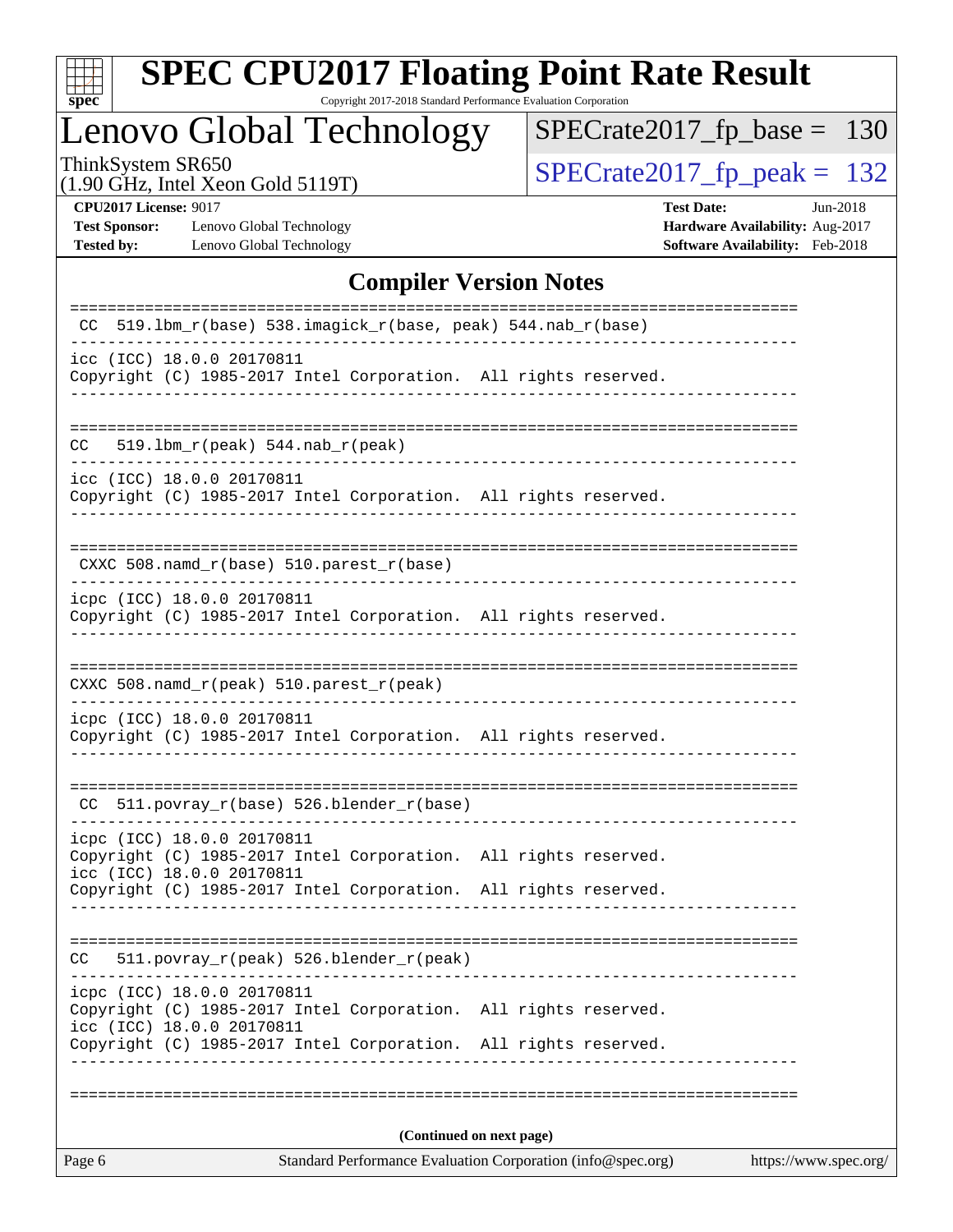

Copyright 2017-2018 Standard Performance Evaluation Corporation

Lenovo Global Technology

ThinkSystem SR650<br>(1.90 GHz, Intel Xeon Gold 5119T) [SPECrate2017\\_fp\\_peak =](http://www.spec.org/auto/cpu2017/Docs/result-fields.html#SPECrate2017fppeak) 132 [SPECrate2017\\_fp\\_base =](http://www.spec.org/auto/cpu2017/Docs/result-fields.html#SPECrate2017fpbase) 130

(1.90 GHz, Intel Xeon Gold 5119T)

**[Test Sponsor:](http://www.spec.org/auto/cpu2017/Docs/result-fields.html#TestSponsor)** Lenovo Global Technology **[Hardware Availability:](http://www.spec.org/auto/cpu2017/Docs/result-fields.html#HardwareAvailability)** Aug-2017 **[Tested by:](http://www.spec.org/auto/cpu2017/Docs/result-fields.html#Testedby)** Lenovo Global Technology **[Software Availability:](http://www.spec.org/auto/cpu2017/Docs/result-fields.html#SoftwareAvailability)** Feb-2018

**[CPU2017 License:](http://www.spec.org/auto/cpu2017/Docs/result-fields.html#CPU2017License)** 9017 **[Test Date:](http://www.spec.org/auto/cpu2017/Docs/result-fields.html#TestDate)** Jun-2018

#### **[Compiler Version Notes \(Continued\)](http://www.spec.org/auto/cpu2017/Docs/result-fields.html#CompilerVersionNotes)**

| FC 507.cactuBSSN_r(base)                                                                                                      |                                                                                                                   |                                                                          |
|-------------------------------------------------------------------------------------------------------------------------------|-------------------------------------------------------------------------------------------------------------------|--------------------------------------------------------------------------|
| icpc (ICC) 18.0.0 20170811<br>Copyright (C) 1985-2017 Intel Corporation. All rights reserved.<br>icc (ICC) 18.0.0 20170811    |                                                                                                                   |                                                                          |
| Copyright (C) 1985-2017 Intel Corporation.<br>ifort (IFORT) 18.0.0 20170811                                                   |                                                                                                                   | All rights reserved.                                                     |
| Copyright (C) 1985-2017 Intel Corporation. All rights reserved.                                                               |                                                                                                                   |                                                                          |
|                                                                                                                               |                                                                                                                   |                                                                          |
| FC 507.cactuBSSN_r(peak)                                                                                                      |                                                                                                                   |                                                                          |
| icpc (ICC) 18.0.0 20170811<br>Copyright (C) 1985-2017 Intel Corporation. All rights reserved.<br>icc (ICC) 18.0.0 20170811    |                                                                                                                   |                                                                          |
| Copyright (C) 1985-2017 Intel Corporation. All rights reserved.<br>ifort (IFORT) 18.0.0 20170811                              |                                                                                                                   |                                                                          |
| Copyright (C) 1985-2017 Intel Corporation. All rights reserved.                                                               | __________________________                                                                                        |                                                                          |
|                                                                                                                               |                                                                                                                   |                                                                          |
|                                                                                                                               |                                                                                                                   | FC 503.bwaves_r(base, peak) 549.fotonik3d_r(base, peak) 554.roms_r(base) |
| ifort (IFORT) 18.0.0 20170811<br>Copyright (C) 1985-2017 Intel Corporation. All rights reserved.                              | ----------------                                                                                                  |                                                                          |
|                                                                                                                               |                                                                                                                   |                                                                          |
| $FC$ 554. roms $r$ (peak)                                                                                                     |                                                                                                                   |                                                                          |
| ifort (IFORT) 18.0.0 20170811<br>Copyright (C) 1985-2017 Intel Corporation. All rights reserved.                              |                                                                                                                   |                                                                          |
|                                                                                                                               |                                                                                                                   |                                                                          |
| $CC$ 521.wrf_r(base) 527.cam4_r(base)                                                                                         | <u> Liberal Liberal Component Component Component Component Component Component Component Component Component</u> |                                                                          |
| ifort (IFORT) 18.0.0 20170811<br>Copyright (C) 1985-2017 Intel Corporation. All rights reserved.<br>icc (ICC) 18.0.0 20170811 |                                                                                                                   |                                                                          |
| Copyright (C) 1985-2017 Intel Corporation. All rights reserved.                                                               |                                                                                                                   |                                                                          |
| $521.wrf_r(peak) 527.cam4_r(peak)$<br>CC.                                                                                     |                                                                                                                   |                                                                          |
|                                                                                                                               |                                                                                                                   | (Continued on next page)                                                 |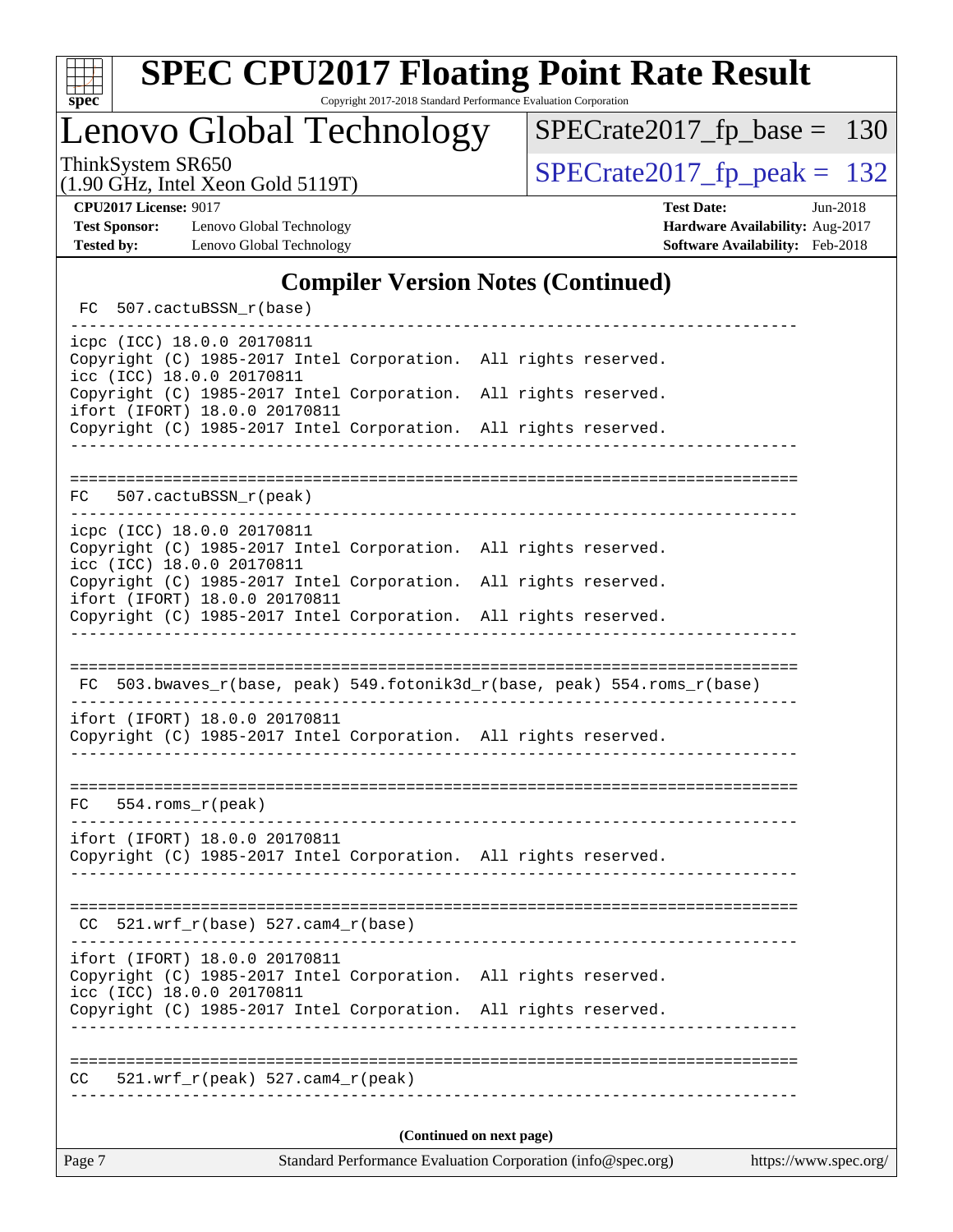

# Lenovo Global Technology

[SPECrate2017\\_fp\\_base =](http://www.spec.org/auto/cpu2017/Docs/result-fields.html#SPECrate2017fpbase) 130

(1.90 GHz, Intel Xeon Gold 5119T)

ThinkSystem SR650<br>(1.90 GHz, Intel Xeon Gold 5119T)  $SPECrate2017_fp\_peak = 132$ 

**[Test Sponsor:](http://www.spec.org/auto/cpu2017/Docs/result-fields.html#TestSponsor)** Lenovo Global Technology **[Hardware Availability:](http://www.spec.org/auto/cpu2017/Docs/result-fields.html#HardwareAvailability)** Aug-2017 **[Tested by:](http://www.spec.org/auto/cpu2017/Docs/result-fields.html#Testedby)** Lenovo Global Technology **[Software Availability:](http://www.spec.org/auto/cpu2017/Docs/result-fields.html#SoftwareAvailability)** Feb-2018

**[CPU2017 License:](http://www.spec.org/auto/cpu2017/Docs/result-fields.html#CPU2017License)** 9017 **[Test Date:](http://www.spec.org/auto/cpu2017/Docs/result-fields.html#TestDate)** Jun-2018

#### **[Compiler Version Notes \(Continued\)](http://www.spec.org/auto/cpu2017/Docs/result-fields.html#CompilerVersionNotes)**

ifort (IFORT) 18.0.0 20170811 Copyright (C) 1985-2017 Intel Corporation. All rights reserved. icc (ICC) 18.0.0 20170811 Copyright (C) 1985-2017 Intel Corporation. All rights reserved. ------------------------------------------------------------------------------

### **[Base Compiler Invocation](http://www.spec.org/auto/cpu2017/Docs/result-fields.html#BaseCompilerInvocation)**

[C benchmarks](http://www.spec.org/auto/cpu2017/Docs/result-fields.html#Cbenchmarks):  $i$ cc

[C++ benchmarks:](http://www.spec.org/auto/cpu2017/Docs/result-fields.html#CXXbenchmarks) [icpc](http://www.spec.org/cpu2017/results/res2018q2/cpu2017-20180612-06898.flags.html#user_CXXbase_intel_icpc_18.0_c510b6838c7f56d33e37e94d029a35b4a7bccf4766a728ee175e80a419847e808290a9b78be685c44ab727ea267ec2f070ec5dc83b407c0218cded6866a35d07)

[Fortran benchmarks](http://www.spec.org/auto/cpu2017/Docs/result-fields.html#Fortranbenchmarks): [ifort](http://www.spec.org/cpu2017/results/res2018q2/cpu2017-20180612-06898.flags.html#user_FCbase_intel_ifort_18.0_8111460550e3ca792625aed983ce982f94888b8b503583aa7ba2b8303487b4d8a21a13e7191a45c5fd58ff318f48f9492884d4413fa793fd88dd292cad7027ca)

[Benchmarks using both Fortran and C](http://www.spec.org/auto/cpu2017/Docs/result-fields.html#BenchmarksusingbothFortranandC): [ifort](http://www.spec.org/cpu2017/results/res2018q2/cpu2017-20180612-06898.flags.html#user_CC_FCbase_intel_ifort_18.0_8111460550e3ca792625aed983ce982f94888b8b503583aa7ba2b8303487b4d8a21a13e7191a45c5fd58ff318f48f9492884d4413fa793fd88dd292cad7027ca) [icc](http://www.spec.org/cpu2017/results/res2018q2/cpu2017-20180612-06898.flags.html#user_CC_FCbase_intel_icc_18.0_66fc1ee009f7361af1fbd72ca7dcefbb700085f36577c54f309893dd4ec40d12360134090235512931783d35fd58c0460139e722d5067c5574d8eaf2b3e37e92)

[Benchmarks using both C and C++](http://www.spec.org/auto/cpu2017/Docs/result-fields.html#BenchmarksusingbothCandCXX): [icpc](http://www.spec.org/cpu2017/results/res2018q2/cpu2017-20180612-06898.flags.html#user_CC_CXXbase_intel_icpc_18.0_c510b6838c7f56d33e37e94d029a35b4a7bccf4766a728ee175e80a419847e808290a9b78be685c44ab727ea267ec2f070ec5dc83b407c0218cded6866a35d07) [icc](http://www.spec.org/cpu2017/results/res2018q2/cpu2017-20180612-06898.flags.html#user_CC_CXXbase_intel_icc_18.0_66fc1ee009f7361af1fbd72ca7dcefbb700085f36577c54f309893dd4ec40d12360134090235512931783d35fd58c0460139e722d5067c5574d8eaf2b3e37e92)

[Benchmarks using Fortran, C, and C++:](http://www.spec.org/auto/cpu2017/Docs/result-fields.html#BenchmarksusingFortranCandCXX) [icpc](http://www.spec.org/cpu2017/results/res2018q2/cpu2017-20180612-06898.flags.html#user_CC_CXX_FCbase_intel_icpc_18.0_c510b6838c7f56d33e37e94d029a35b4a7bccf4766a728ee175e80a419847e808290a9b78be685c44ab727ea267ec2f070ec5dc83b407c0218cded6866a35d07) [icc](http://www.spec.org/cpu2017/results/res2018q2/cpu2017-20180612-06898.flags.html#user_CC_CXX_FCbase_intel_icc_18.0_66fc1ee009f7361af1fbd72ca7dcefbb700085f36577c54f309893dd4ec40d12360134090235512931783d35fd58c0460139e722d5067c5574d8eaf2b3e37e92) [ifort](http://www.spec.org/cpu2017/results/res2018q2/cpu2017-20180612-06898.flags.html#user_CC_CXX_FCbase_intel_ifort_18.0_8111460550e3ca792625aed983ce982f94888b8b503583aa7ba2b8303487b4d8a21a13e7191a45c5fd58ff318f48f9492884d4413fa793fd88dd292cad7027ca)

### **[Base Portability Flags](http://www.spec.org/auto/cpu2017/Docs/result-fields.html#BasePortabilityFlags)**

 503.bwaves\_r: [-DSPEC\\_LP64](http://www.spec.org/cpu2017/results/res2018q2/cpu2017-20180612-06898.flags.html#suite_basePORTABILITY503_bwaves_r_DSPEC_LP64) 507.cactuBSSN\_r: [-DSPEC\\_LP64](http://www.spec.org/cpu2017/results/res2018q2/cpu2017-20180612-06898.flags.html#suite_basePORTABILITY507_cactuBSSN_r_DSPEC_LP64) 508.namd\_r: [-DSPEC\\_LP64](http://www.spec.org/cpu2017/results/res2018q2/cpu2017-20180612-06898.flags.html#suite_basePORTABILITY508_namd_r_DSPEC_LP64) 510.parest\_r: [-DSPEC\\_LP64](http://www.spec.org/cpu2017/results/res2018q2/cpu2017-20180612-06898.flags.html#suite_basePORTABILITY510_parest_r_DSPEC_LP64) 511.povray\_r: [-DSPEC\\_LP64](http://www.spec.org/cpu2017/results/res2018q2/cpu2017-20180612-06898.flags.html#suite_basePORTABILITY511_povray_r_DSPEC_LP64) 519.lbm\_r: [-DSPEC\\_LP64](http://www.spec.org/cpu2017/results/res2018q2/cpu2017-20180612-06898.flags.html#suite_basePORTABILITY519_lbm_r_DSPEC_LP64) 521.wrf\_r: [-DSPEC\\_LP64](http://www.spec.org/cpu2017/results/res2018q2/cpu2017-20180612-06898.flags.html#suite_basePORTABILITY521_wrf_r_DSPEC_LP64) [-DSPEC\\_CASE\\_FLAG](http://www.spec.org/cpu2017/results/res2018q2/cpu2017-20180612-06898.flags.html#b521.wrf_r_baseCPORTABILITY_DSPEC_CASE_FLAG) [-convert big\\_endian](http://www.spec.org/cpu2017/results/res2018q2/cpu2017-20180612-06898.flags.html#user_baseFPORTABILITY521_wrf_r_convert_big_endian_c3194028bc08c63ac5d04de18c48ce6d347e4e562e8892b8bdbdc0214820426deb8554edfa529a3fb25a586e65a3d812c835984020483e7e73212c4d31a38223) 526.blender\_r: [-DSPEC\\_LP64](http://www.spec.org/cpu2017/results/res2018q2/cpu2017-20180612-06898.flags.html#suite_basePORTABILITY526_blender_r_DSPEC_LP64) [-DSPEC\\_LINUX](http://www.spec.org/cpu2017/results/res2018q2/cpu2017-20180612-06898.flags.html#b526.blender_r_baseCPORTABILITY_DSPEC_LINUX) [-funsigned-char](http://www.spec.org/cpu2017/results/res2018q2/cpu2017-20180612-06898.flags.html#user_baseCPORTABILITY526_blender_r_force_uchar_40c60f00ab013830e2dd6774aeded3ff59883ba5a1fc5fc14077f794d777847726e2a5858cbc7672e36e1b067e7e5c1d9a74f7176df07886a243d7cc18edfe67) 527.cam4\_r: [-DSPEC\\_LP64](http://www.spec.org/cpu2017/results/res2018q2/cpu2017-20180612-06898.flags.html#suite_basePORTABILITY527_cam4_r_DSPEC_LP64) [-DSPEC\\_CASE\\_FLAG](http://www.spec.org/cpu2017/results/res2018q2/cpu2017-20180612-06898.flags.html#b527.cam4_r_baseCPORTABILITY_DSPEC_CASE_FLAG) 538.imagick\_r: [-DSPEC\\_LP64](http://www.spec.org/cpu2017/results/res2018q2/cpu2017-20180612-06898.flags.html#suite_basePORTABILITY538_imagick_r_DSPEC_LP64) 544.nab\_r: [-DSPEC\\_LP64](http://www.spec.org/cpu2017/results/res2018q2/cpu2017-20180612-06898.flags.html#suite_basePORTABILITY544_nab_r_DSPEC_LP64) 549.fotonik3d\_r: [-DSPEC\\_LP64](http://www.spec.org/cpu2017/results/res2018q2/cpu2017-20180612-06898.flags.html#suite_basePORTABILITY549_fotonik3d_r_DSPEC_LP64) 554.roms\_r: [-DSPEC\\_LP64](http://www.spec.org/cpu2017/results/res2018q2/cpu2017-20180612-06898.flags.html#suite_basePORTABILITY554_roms_r_DSPEC_LP64)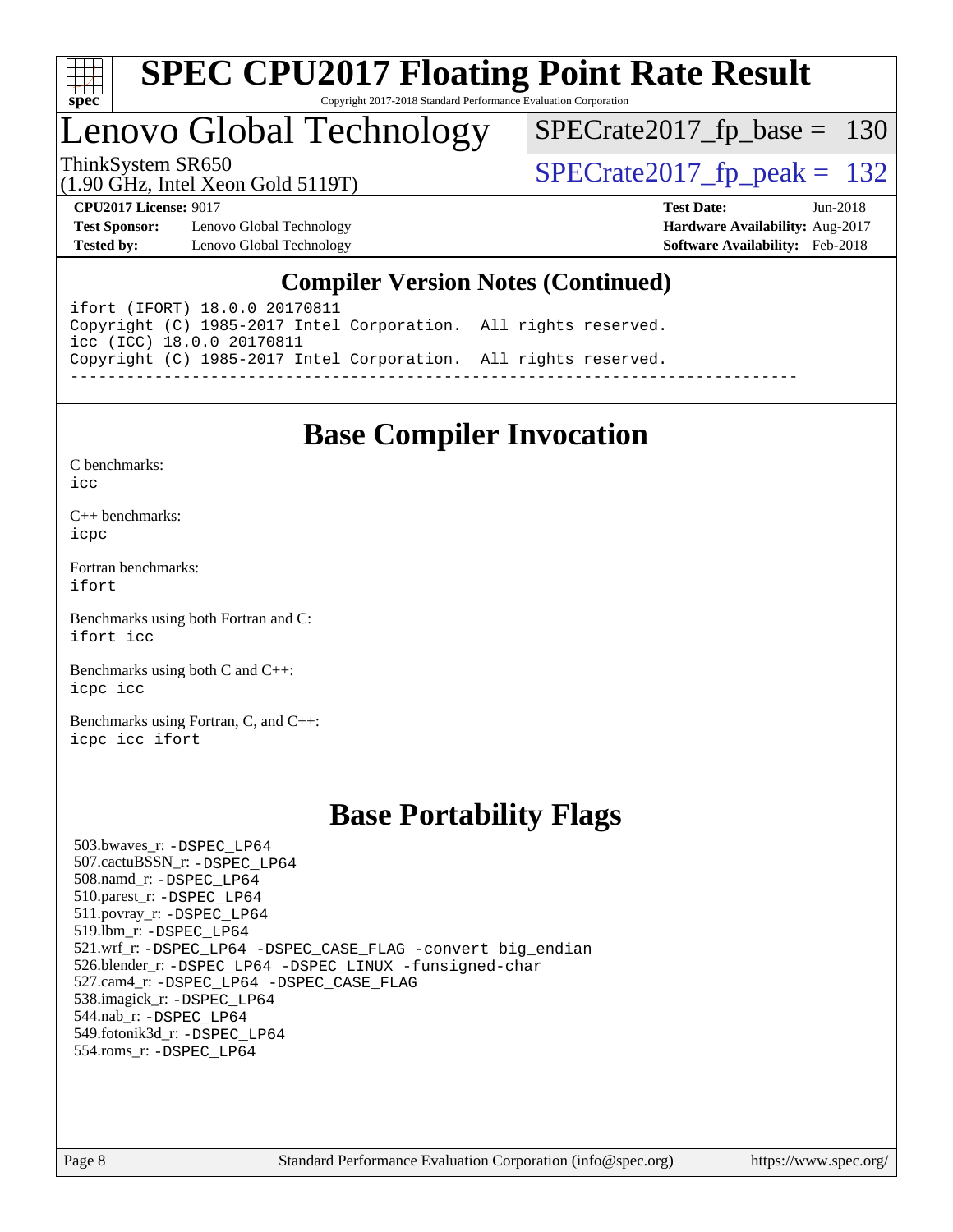

## Lenovo Global Technology

ThinkSystem SR650<br>(1.90 GHz, Intel Year Gold 5119T)  $SPECTate2017$  [p\_peak = 132 [SPECrate2017\\_fp\\_base =](http://www.spec.org/auto/cpu2017/Docs/result-fields.html#SPECrate2017fpbase) 130

(1.90 GHz, Intel Xeon Gold 5119T)

**[Test Sponsor:](http://www.spec.org/auto/cpu2017/Docs/result-fields.html#TestSponsor)** Lenovo Global Technology **[Hardware Availability:](http://www.spec.org/auto/cpu2017/Docs/result-fields.html#HardwareAvailability)** Aug-2017 **[Tested by:](http://www.spec.org/auto/cpu2017/Docs/result-fields.html#Testedby)** Lenovo Global Technology **[Software Availability:](http://www.spec.org/auto/cpu2017/Docs/result-fields.html#SoftwareAvailability)** Feb-2018

**[CPU2017 License:](http://www.spec.org/auto/cpu2017/Docs/result-fields.html#CPU2017License)** 9017 **[Test Date:](http://www.spec.org/auto/cpu2017/Docs/result-fields.html#TestDate)** Jun-2018

### **[Base Optimization Flags](http://www.spec.org/auto/cpu2017/Docs/result-fields.html#BaseOptimizationFlags)**

[C benchmarks:](http://www.spec.org/auto/cpu2017/Docs/result-fields.html#Cbenchmarks)

[-xCORE-AVX2](http://www.spec.org/cpu2017/results/res2018q2/cpu2017-20180612-06898.flags.html#user_CCbase_f-xCORE-AVX2) [-ipo](http://www.spec.org/cpu2017/results/res2018q2/cpu2017-20180612-06898.flags.html#user_CCbase_f-ipo) [-O3](http://www.spec.org/cpu2017/results/res2018q2/cpu2017-20180612-06898.flags.html#user_CCbase_f-O3) [-no-prec-div](http://www.spec.org/cpu2017/results/res2018q2/cpu2017-20180612-06898.flags.html#user_CCbase_f-no-prec-div) [-qopt-prefetch](http://www.spec.org/cpu2017/results/res2018q2/cpu2017-20180612-06898.flags.html#user_CCbase_f-qopt-prefetch) [-ffinite-math-only](http://www.spec.org/cpu2017/results/res2018q2/cpu2017-20180612-06898.flags.html#user_CCbase_f_finite_math_only_cb91587bd2077682c4b38af759c288ed7c732db004271a9512da14a4f8007909a5f1427ecbf1a0fb78ff2a814402c6114ac565ca162485bbcae155b5e4258871) [-qopt-mem-layout-trans=3](http://www.spec.org/cpu2017/results/res2018q2/cpu2017-20180612-06898.flags.html#user_CCbase_f-qopt-mem-layout-trans_de80db37974c74b1f0e20d883f0b675c88c3b01e9d123adea9b28688d64333345fb62bc4a798493513fdb68f60282f9a726aa07f478b2f7113531aecce732043) [C++ benchmarks](http://www.spec.org/auto/cpu2017/Docs/result-fields.html#CXXbenchmarks): [-xCORE-AVX2](http://www.spec.org/cpu2017/results/res2018q2/cpu2017-20180612-06898.flags.html#user_CXXbase_f-xCORE-AVX2) [-ipo](http://www.spec.org/cpu2017/results/res2018q2/cpu2017-20180612-06898.flags.html#user_CXXbase_f-ipo) [-O3](http://www.spec.org/cpu2017/results/res2018q2/cpu2017-20180612-06898.flags.html#user_CXXbase_f-O3) [-no-prec-div](http://www.spec.org/cpu2017/results/res2018q2/cpu2017-20180612-06898.flags.html#user_CXXbase_f-no-prec-div) [-qopt-prefetch](http://www.spec.org/cpu2017/results/res2018q2/cpu2017-20180612-06898.flags.html#user_CXXbase_f-qopt-prefetch) [-ffinite-math-only](http://www.spec.org/cpu2017/results/res2018q2/cpu2017-20180612-06898.flags.html#user_CXXbase_f_finite_math_only_cb91587bd2077682c4b38af759c288ed7c732db004271a9512da14a4f8007909a5f1427ecbf1a0fb78ff2a814402c6114ac565ca162485bbcae155b5e4258871) [-qopt-mem-layout-trans=3](http://www.spec.org/cpu2017/results/res2018q2/cpu2017-20180612-06898.flags.html#user_CXXbase_f-qopt-mem-layout-trans_de80db37974c74b1f0e20d883f0b675c88c3b01e9d123adea9b28688d64333345fb62bc4a798493513fdb68f60282f9a726aa07f478b2f7113531aecce732043) [Fortran benchmarks:](http://www.spec.org/auto/cpu2017/Docs/result-fields.html#Fortranbenchmarks) [-xCORE-AVX2](http://www.spec.org/cpu2017/results/res2018q2/cpu2017-20180612-06898.flags.html#user_FCbase_f-xCORE-AVX2) [-ipo](http://www.spec.org/cpu2017/results/res2018q2/cpu2017-20180612-06898.flags.html#user_FCbase_f-ipo) [-O3](http://www.spec.org/cpu2017/results/res2018q2/cpu2017-20180612-06898.flags.html#user_FCbase_f-O3) [-no-prec-div](http://www.spec.org/cpu2017/results/res2018q2/cpu2017-20180612-06898.flags.html#user_FCbase_f-no-prec-div) [-qopt-prefetch](http://www.spec.org/cpu2017/results/res2018q2/cpu2017-20180612-06898.flags.html#user_FCbase_f-qopt-prefetch) [-ffinite-math-only](http://www.spec.org/cpu2017/results/res2018q2/cpu2017-20180612-06898.flags.html#user_FCbase_f_finite_math_only_cb91587bd2077682c4b38af759c288ed7c732db004271a9512da14a4f8007909a5f1427ecbf1a0fb78ff2a814402c6114ac565ca162485bbcae155b5e4258871) [-qopt-mem-layout-trans=3](http://www.spec.org/cpu2017/results/res2018q2/cpu2017-20180612-06898.flags.html#user_FCbase_f-qopt-mem-layout-trans_de80db37974c74b1f0e20d883f0b675c88c3b01e9d123adea9b28688d64333345fb62bc4a798493513fdb68f60282f9a726aa07f478b2f7113531aecce732043) [-nostandard-realloc-lhs](http://www.spec.org/cpu2017/results/res2018q2/cpu2017-20180612-06898.flags.html#user_FCbase_f_2003_std_realloc_82b4557e90729c0f113870c07e44d33d6f5a304b4f63d4c15d2d0f1fab99f5daaed73bdb9275d9ae411527f28b936061aa8b9c8f2d63842963b95c9dd6426b8a) [-align array32byte](http://www.spec.org/cpu2017/results/res2018q2/cpu2017-20180612-06898.flags.html#user_FCbase_align_array32byte_b982fe038af199962ba9a80c053b8342c548c85b40b8e86eb3cc33dee0d7986a4af373ac2d51c3f7cf710a18d62fdce2948f201cd044323541f22fc0fffc51b6) [Benchmarks using both Fortran and C:](http://www.spec.org/auto/cpu2017/Docs/result-fields.html#BenchmarksusingbothFortranandC) [-xCORE-AVX2](http://www.spec.org/cpu2017/results/res2018q2/cpu2017-20180612-06898.flags.html#user_CC_FCbase_f-xCORE-AVX2) [-ipo](http://www.spec.org/cpu2017/results/res2018q2/cpu2017-20180612-06898.flags.html#user_CC_FCbase_f-ipo) [-O3](http://www.spec.org/cpu2017/results/res2018q2/cpu2017-20180612-06898.flags.html#user_CC_FCbase_f-O3) [-no-prec-div](http://www.spec.org/cpu2017/results/res2018q2/cpu2017-20180612-06898.flags.html#user_CC_FCbase_f-no-prec-div) [-qopt-prefetch](http://www.spec.org/cpu2017/results/res2018q2/cpu2017-20180612-06898.flags.html#user_CC_FCbase_f-qopt-prefetch) [-ffinite-math-only](http://www.spec.org/cpu2017/results/res2018q2/cpu2017-20180612-06898.flags.html#user_CC_FCbase_f_finite_math_only_cb91587bd2077682c4b38af759c288ed7c732db004271a9512da14a4f8007909a5f1427ecbf1a0fb78ff2a814402c6114ac565ca162485bbcae155b5e4258871) [-qopt-mem-layout-trans=3](http://www.spec.org/cpu2017/results/res2018q2/cpu2017-20180612-06898.flags.html#user_CC_FCbase_f-qopt-mem-layout-trans_de80db37974c74b1f0e20d883f0b675c88c3b01e9d123adea9b28688d64333345fb62bc4a798493513fdb68f60282f9a726aa07f478b2f7113531aecce732043) [-nostandard-realloc-lhs](http://www.spec.org/cpu2017/results/res2018q2/cpu2017-20180612-06898.flags.html#user_CC_FCbase_f_2003_std_realloc_82b4557e90729c0f113870c07e44d33d6f5a304b4f63d4c15d2d0f1fab99f5daaed73bdb9275d9ae411527f28b936061aa8b9c8f2d63842963b95c9dd6426b8a) [-align array32byte](http://www.spec.org/cpu2017/results/res2018q2/cpu2017-20180612-06898.flags.html#user_CC_FCbase_align_array32byte_b982fe038af199962ba9a80c053b8342c548c85b40b8e86eb3cc33dee0d7986a4af373ac2d51c3f7cf710a18d62fdce2948f201cd044323541f22fc0fffc51b6) [Benchmarks using both C and C++](http://www.spec.org/auto/cpu2017/Docs/result-fields.html#BenchmarksusingbothCandCXX): [-xCORE-AVX2](http://www.spec.org/cpu2017/results/res2018q2/cpu2017-20180612-06898.flags.html#user_CC_CXXbase_f-xCORE-AVX2) [-ipo](http://www.spec.org/cpu2017/results/res2018q2/cpu2017-20180612-06898.flags.html#user_CC_CXXbase_f-ipo) [-O3](http://www.spec.org/cpu2017/results/res2018q2/cpu2017-20180612-06898.flags.html#user_CC_CXXbase_f-O3) [-no-prec-div](http://www.spec.org/cpu2017/results/res2018q2/cpu2017-20180612-06898.flags.html#user_CC_CXXbase_f-no-prec-div) [-qopt-prefetch](http://www.spec.org/cpu2017/results/res2018q2/cpu2017-20180612-06898.flags.html#user_CC_CXXbase_f-qopt-prefetch) [-ffinite-math-only](http://www.spec.org/cpu2017/results/res2018q2/cpu2017-20180612-06898.flags.html#user_CC_CXXbase_f_finite_math_only_cb91587bd2077682c4b38af759c288ed7c732db004271a9512da14a4f8007909a5f1427ecbf1a0fb78ff2a814402c6114ac565ca162485bbcae155b5e4258871) [-qopt-mem-layout-trans=3](http://www.spec.org/cpu2017/results/res2018q2/cpu2017-20180612-06898.flags.html#user_CC_CXXbase_f-qopt-mem-layout-trans_de80db37974c74b1f0e20d883f0b675c88c3b01e9d123adea9b28688d64333345fb62bc4a798493513fdb68f60282f9a726aa07f478b2f7113531aecce732043) [Benchmarks using Fortran, C, and C++](http://www.spec.org/auto/cpu2017/Docs/result-fields.html#BenchmarksusingFortranCandCXX): [-xCORE-AVX2](http://www.spec.org/cpu2017/results/res2018q2/cpu2017-20180612-06898.flags.html#user_CC_CXX_FCbase_f-xCORE-AVX2) [-ipo](http://www.spec.org/cpu2017/results/res2018q2/cpu2017-20180612-06898.flags.html#user_CC_CXX_FCbase_f-ipo) [-O3](http://www.spec.org/cpu2017/results/res2018q2/cpu2017-20180612-06898.flags.html#user_CC_CXX_FCbase_f-O3) [-no-prec-div](http://www.spec.org/cpu2017/results/res2018q2/cpu2017-20180612-06898.flags.html#user_CC_CXX_FCbase_f-no-prec-div) [-qopt-prefetch](http://www.spec.org/cpu2017/results/res2018q2/cpu2017-20180612-06898.flags.html#user_CC_CXX_FCbase_f-qopt-prefetch) [-ffinite-math-only](http://www.spec.org/cpu2017/results/res2018q2/cpu2017-20180612-06898.flags.html#user_CC_CXX_FCbase_f_finite_math_only_cb91587bd2077682c4b38af759c288ed7c732db004271a9512da14a4f8007909a5f1427ecbf1a0fb78ff2a814402c6114ac565ca162485bbcae155b5e4258871) [-qopt-mem-layout-trans=3](http://www.spec.org/cpu2017/results/res2018q2/cpu2017-20180612-06898.flags.html#user_CC_CXX_FCbase_f-qopt-mem-layout-trans_de80db37974c74b1f0e20d883f0b675c88c3b01e9d123adea9b28688d64333345fb62bc4a798493513fdb68f60282f9a726aa07f478b2f7113531aecce732043) [-nostandard-realloc-lhs](http://www.spec.org/cpu2017/results/res2018q2/cpu2017-20180612-06898.flags.html#user_CC_CXX_FCbase_f_2003_std_realloc_82b4557e90729c0f113870c07e44d33d6f5a304b4f63d4c15d2d0f1fab99f5daaed73bdb9275d9ae411527f28b936061aa8b9c8f2d63842963b95c9dd6426b8a) [-align array32byte](http://www.spec.org/cpu2017/results/res2018q2/cpu2017-20180612-06898.flags.html#user_CC_CXX_FCbase_align_array32byte_b982fe038af199962ba9a80c053b8342c548c85b40b8e86eb3cc33dee0d7986a4af373ac2d51c3f7cf710a18d62fdce2948f201cd044323541f22fc0fffc51b6)

### **[Base Other Flags](http://www.spec.org/auto/cpu2017/Docs/result-fields.html#BaseOtherFlags)**

[C benchmarks](http://www.spec.org/auto/cpu2017/Docs/result-fields.html#Cbenchmarks):  $-m64 - std = c11$  $-m64 - std = c11$ [C++ benchmarks:](http://www.spec.org/auto/cpu2017/Docs/result-fields.html#CXXbenchmarks) [-m64](http://www.spec.org/cpu2017/results/res2018q2/cpu2017-20180612-06898.flags.html#user_CXXbase_intel_intel64_18.0_af43caccfc8ded86e7699f2159af6efc7655f51387b94da716254467f3c01020a5059329e2569e4053f409e7c9202a7efc638f7a6d1ffb3f52dea4a3e31d82ab) [Fortran benchmarks](http://www.spec.org/auto/cpu2017/Docs/result-fields.html#Fortranbenchmarks): [-m64](http://www.spec.org/cpu2017/results/res2018q2/cpu2017-20180612-06898.flags.html#user_FCbase_intel_intel64_18.0_af43caccfc8ded86e7699f2159af6efc7655f51387b94da716254467f3c01020a5059329e2569e4053f409e7c9202a7efc638f7a6d1ffb3f52dea4a3e31d82ab) [Benchmarks using both Fortran and C](http://www.spec.org/auto/cpu2017/Docs/result-fields.html#BenchmarksusingbothFortranandC):  $-m64$   $-std=cl1$ [Benchmarks using both C and C++](http://www.spec.org/auto/cpu2017/Docs/result-fields.html#BenchmarksusingbothCandCXX):  $-m64 - std= c11$  $-m64 - std= c11$ [Benchmarks using Fortran, C, and C++:](http://www.spec.org/auto/cpu2017/Docs/result-fields.html#BenchmarksusingFortranCandCXX)  $-m64 - std = c11$  $-m64 - std = c11$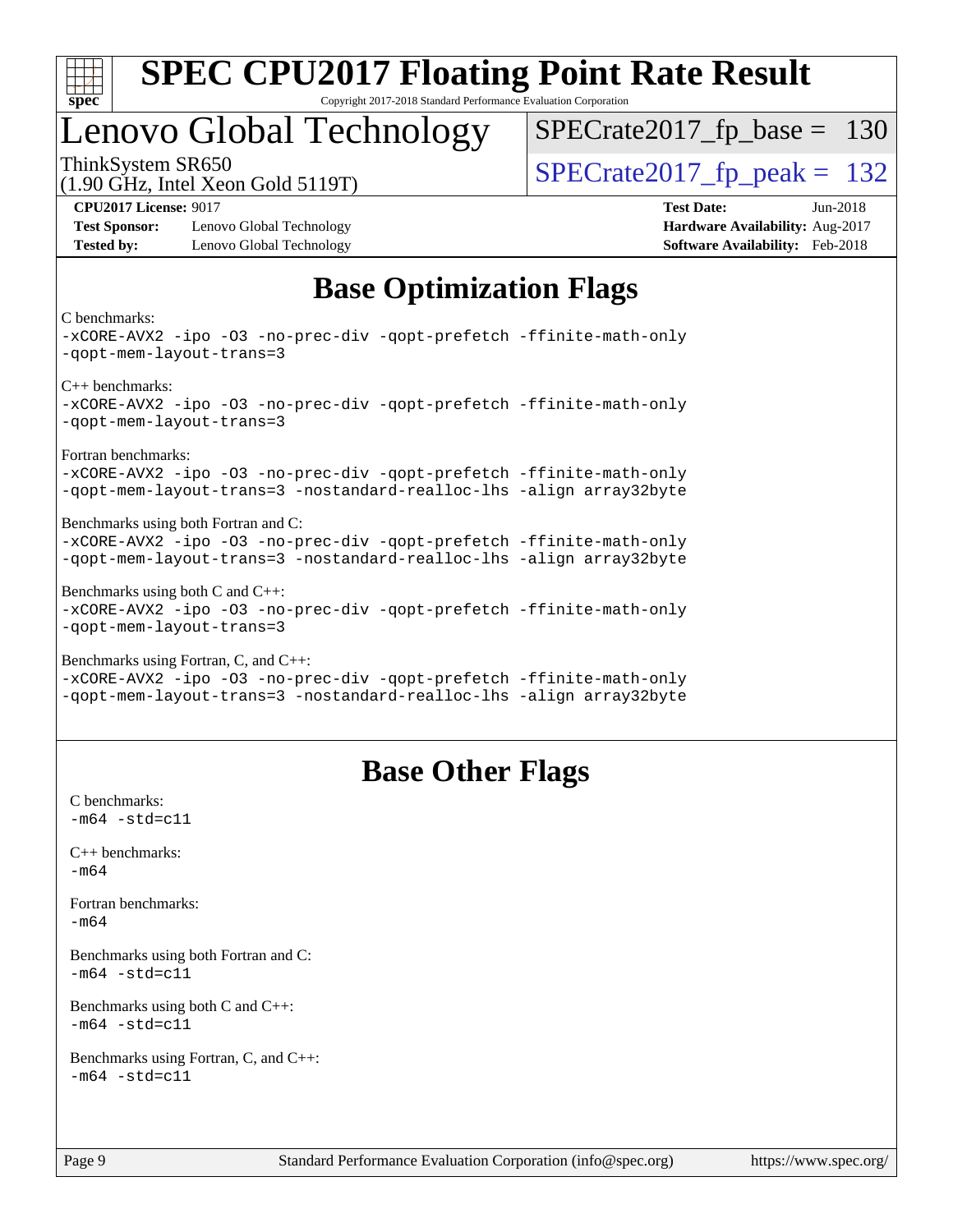| S<br>e<br>U<br>U |  |  |  |  |  |  |
|------------------|--|--|--|--|--|--|

# Lenovo Global Technology

[SPECrate2017\\_fp\\_base =](http://www.spec.org/auto/cpu2017/Docs/result-fields.html#SPECrate2017fpbase) 130

(1.90 GHz, Intel Xeon Gold 5119T) ThinkSystem SR650<br>(1.90 GHz, Intel Xeon Gold 5119T) [SPECrate2017\\_fp\\_peak =](http://www.spec.org/auto/cpu2017/Docs/result-fields.html#SPECrate2017fppeak) 132

**[Test Sponsor:](http://www.spec.org/auto/cpu2017/Docs/result-fields.html#TestSponsor)** Lenovo Global Technology **[Hardware Availability:](http://www.spec.org/auto/cpu2017/Docs/result-fields.html#HardwareAvailability)** Aug-2017 **[Tested by:](http://www.spec.org/auto/cpu2017/Docs/result-fields.html#Testedby)** Lenovo Global Technology **[Software Availability:](http://www.spec.org/auto/cpu2017/Docs/result-fields.html#SoftwareAvailability)** Feb-2018

**[CPU2017 License:](http://www.spec.org/auto/cpu2017/Docs/result-fields.html#CPU2017License)** 9017 **[Test Date:](http://www.spec.org/auto/cpu2017/Docs/result-fields.html#TestDate)** Jun-2018

### **[Peak Compiler Invocation](http://www.spec.org/auto/cpu2017/Docs/result-fields.html#PeakCompilerInvocation)**

[C benchmarks](http://www.spec.org/auto/cpu2017/Docs/result-fields.html#Cbenchmarks):

[icc](http://www.spec.org/cpu2017/results/res2018q2/cpu2017-20180612-06898.flags.html#user_CCpeak_intel_icc_18.0_66fc1ee009f7361af1fbd72ca7dcefbb700085f36577c54f309893dd4ec40d12360134090235512931783d35fd58c0460139e722d5067c5574d8eaf2b3e37e92)

[C++ benchmarks:](http://www.spec.org/auto/cpu2017/Docs/result-fields.html#CXXbenchmarks) [icpc](http://www.spec.org/cpu2017/results/res2018q2/cpu2017-20180612-06898.flags.html#user_CXXpeak_intel_icpc_18.0_c510b6838c7f56d33e37e94d029a35b4a7bccf4766a728ee175e80a419847e808290a9b78be685c44ab727ea267ec2f070ec5dc83b407c0218cded6866a35d07)

[Fortran benchmarks](http://www.spec.org/auto/cpu2017/Docs/result-fields.html#Fortranbenchmarks): [ifort](http://www.spec.org/cpu2017/results/res2018q2/cpu2017-20180612-06898.flags.html#user_FCpeak_intel_ifort_18.0_8111460550e3ca792625aed983ce982f94888b8b503583aa7ba2b8303487b4d8a21a13e7191a45c5fd58ff318f48f9492884d4413fa793fd88dd292cad7027ca)

[Benchmarks using both Fortran and C](http://www.spec.org/auto/cpu2017/Docs/result-fields.html#BenchmarksusingbothFortranandC): [ifort](http://www.spec.org/cpu2017/results/res2018q2/cpu2017-20180612-06898.flags.html#user_CC_FCpeak_intel_ifort_18.0_8111460550e3ca792625aed983ce982f94888b8b503583aa7ba2b8303487b4d8a21a13e7191a45c5fd58ff318f48f9492884d4413fa793fd88dd292cad7027ca) [icc](http://www.spec.org/cpu2017/results/res2018q2/cpu2017-20180612-06898.flags.html#user_CC_FCpeak_intel_icc_18.0_66fc1ee009f7361af1fbd72ca7dcefbb700085f36577c54f309893dd4ec40d12360134090235512931783d35fd58c0460139e722d5067c5574d8eaf2b3e37e92)

[Benchmarks using both C and C++:](http://www.spec.org/auto/cpu2017/Docs/result-fields.html#BenchmarksusingbothCandCXX) [icpc](http://www.spec.org/cpu2017/results/res2018q2/cpu2017-20180612-06898.flags.html#user_CC_CXXpeak_intel_icpc_18.0_c510b6838c7f56d33e37e94d029a35b4a7bccf4766a728ee175e80a419847e808290a9b78be685c44ab727ea267ec2f070ec5dc83b407c0218cded6866a35d07) [icc](http://www.spec.org/cpu2017/results/res2018q2/cpu2017-20180612-06898.flags.html#user_CC_CXXpeak_intel_icc_18.0_66fc1ee009f7361af1fbd72ca7dcefbb700085f36577c54f309893dd4ec40d12360134090235512931783d35fd58c0460139e722d5067c5574d8eaf2b3e37e92)

[Benchmarks using Fortran, C, and C++](http://www.spec.org/auto/cpu2017/Docs/result-fields.html#BenchmarksusingFortranCandCXX): [icpc](http://www.spec.org/cpu2017/results/res2018q2/cpu2017-20180612-06898.flags.html#user_CC_CXX_FCpeak_intel_icpc_18.0_c510b6838c7f56d33e37e94d029a35b4a7bccf4766a728ee175e80a419847e808290a9b78be685c44ab727ea267ec2f070ec5dc83b407c0218cded6866a35d07) [icc](http://www.spec.org/cpu2017/results/res2018q2/cpu2017-20180612-06898.flags.html#user_CC_CXX_FCpeak_intel_icc_18.0_66fc1ee009f7361af1fbd72ca7dcefbb700085f36577c54f309893dd4ec40d12360134090235512931783d35fd58c0460139e722d5067c5574d8eaf2b3e37e92) [ifort](http://www.spec.org/cpu2017/results/res2018q2/cpu2017-20180612-06898.flags.html#user_CC_CXX_FCpeak_intel_ifort_18.0_8111460550e3ca792625aed983ce982f94888b8b503583aa7ba2b8303487b4d8a21a13e7191a45c5fd58ff318f48f9492884d4413fa793fd88dd292cad7027ca)

### **[Peak Portability Flags](http://www.spec.org/auto/cpu2017/Docs/result-fields.html#PeakPortabilityFlags)**

Same as Base Portability Flags

### **[Peak Optimization Flags](http://www.spec.org/auto/cpu2017/Docs/result-fields.html#PeakOptimizationFlags)**

[C benchmarks](http://www.spec.org/auto/cpu2017/Docs/result-fields.html#Cbenchmarks):

 519.lbm\_r: [-prof-gen](http://www.spec.org/cpu2017/results/res2018q2/cpu2017-20180612-06898.flags.html#user_peakPASS1_CFLAGSPASS1_LDFLAGS519_lbm_r_prof_gen_5aa4926d6013ddb2a31985c654b3eb18169fc0c6952a63635c234f711e6e63dd76e94ad52365559451ec499a2cdb89e4dc58ba4c67ef54ca681ffbe1461d6b36)(pass 1) [-prof-use](http://www.spec.org/cpu2017/results/res2018q2/cpu2017-20180612-06898.flags.html#user_peakPASS2_CFLAGSPASS2_LDFLAGS519_lbm_r_prof_use_1a21ceae95f36a2b53c25747139a6c16ca95bd9def2a207b4f0849963b97e94f5260e30a0c64f4bb623698870e679ca08317ef8150905d41bd88c6f78df73f19)(pass 2) [-ipo](http://www.spec.org/cpu2017/results/res2018q2/cpu2017-20180612-06898.flags.html#user_peakPASS1_COPTIMIZEPASS2_COPTIMIZE519_lbm_r_f-ipo) [-xCORE-AVX2](http://www.spec.org/cpu2017/results/res2018q2/cpu2017-20180612-06898.flags.html#user_peakPASS2_COPTIMIZE519_lbm_r_f-xCORE-AVX2) [-O3](http://www.spec.org/cpu2017/results/res2018q2/cpu2017-20180612-06898.flags.html#user_peakPASS1_COPTIMIZEPASS2_COPTIMIZE519_lbm_r_f-O3) [-no-prec-div](http://www.spec.org/cpu2017/results/res2018q2/cpu2017-20180612-06898.flags.html#user_peakPASS1_COPTIMIZEPASS2_COPTIMIZE519_lbm_r_f-no-prec-div) [-qopt-prefetch](http://www.spec.org/cpu2017/results/res2018q2/cpu2017-20180612-06898.flags.html#user_peakPASS1_COPTIMIZEPASS2_COPTIMIZE519_lbm_r_f-qopt-prefetch) [-ffinite-math-only](http://www.spec.org/cpu2017/results/res2018q2/cpu2017-20180612-06898.flags.html#user_peakPASS1_COPTIMIZEPASS2_COPTIMIZE519_lbm_r_f_finite_math_only_cb91587bd2077682c4b38af759c288ed7c732db004271a9512da14a4f8007909a5f1427ecbf1a0fb78ff2a814402c6114ac565ca162485bbcae155b5e4258871) [-qopt-mem-layout-trans=3](http://www.spec.org/cpu2017/results/res2018q2/cpu2017-20180612-06898.flags.html#user_peakPASS1_COPTIMIZEPASS2_COPTIMIZE519_lbm_r_f-qopt-mem-layout-trans_de80db37974c74b1f0e20d883f0b675c88c3b01e9d123adea9b28688d64333345fb62bc4a798493513fdb68f60282f9a726aa07f478b2f7113531aecce732043) 538.imagick\_r: [-xCORE-AVX2](http://www.spec.org/cpu2017/results/res2018q2/cpu2017-20180612-06898.flags.html#user_peakCOPTIMIZE538_imagick_r_f-xCORE-AVX2) [-ipo](http://www.spec.org/cpu2017/results/res2018q2/cpu2017-20180612-06898.flags.html#user_peakCOPTIMIZE538_imagick_r_f-ipo) [-O3](http://www.spec.org/cpu2017/results/res2018q2/cpu2017-20180612-06898.flags.html#user_peakCOPTIMIZE538_imagick_r_f-O3) [-no-prec-div](http://www.spec.org/cpu2017/results/res2018q2/cpu2017-20180612-06898.flags.html#user_peakCOPTIMIZE538_imagick_r_f-no-prec-div) [-qopt-prefetch](http://www.spec.org/cpu2017/results/res2018q2/cpu2017-20180612-06898.flags.html#user_peakCOPTIMIZE538_imagick_r_f-qopt-prefetch) [-ffinite-math-only](http://www.spec.org/cpu2017/results/res2018q2/cpu2017-20180612-06898.flags.html#user_peakCOPTIMIZE538_imagick_r_f_finite_math_only_cb91587bd2077682c4b38af759c288ed7c732db004271a9512da14a4f8007909a5f1427ecbf1a0fb78ff2a814402c6114ac565ca162485bbcae155b5e4258871) [-qopt-mem-layout-trans=3](http://www.spec.org/cpu2017/results/res2018q2/cpu2017-20180612-06898.flags.html#user_peakCOPTIMIZE538_imagick_r_f-qopt-mem-layout-trans_de80db37974c74b1f0e20d883f0b675c88c3b01e9d123adea9b28688d64333345fb62bc4a798493513fdb68f60282f9a726aa07f478b2f7113531aecce732043) 544.nab\_r: Same as 519.lbm\_r [C++ benchmarks:](http://www.spec.org/auto/cpu2017/Docs/result-fields.html#CXXbenchmarks) [-prof-gen](http://www.spec.org/cpu2017/results/res2018q2/cpu2017-20180612-06898.flags.html#user_CXXpeak_prof_gen_5aa4926d6013ddb2a31985c654b3eb18169fc0c6952a63635c234f711e6e63dd76e94ad52365559451ec499a2cdb89e4dc58ba4c67ef54ca681ffbe1461d6b36)(pass 1) [-prof-use](http://www.spec.org/cpu2017/results/res2018q2/cpu2017-20180612-06898.flags.html#user_CXXpeak_prof_use_1a21ceae95f36a2b53c25747139a6c16ca95bd9def2a207b4f0849963b97e94f5260e30a0c64f4bb623698870e679ca08317ef8150905d41bd88c6f78df73f19)(pass 2) [-ipo](http://www.spec.org/cpu2017/results/res2018q2/cpu2017-20180612-06898.flags.html#user_CXXpeak_f-ipo) [-xCORE-AVX2](http://www.spec.org/cpu2017/results/res2018q2/cpu2017-20180612-06898.flags.html#user_CXXpeak_f-xCORE-AVX2) [-O3](http://www.spec.org/cpu2017/results/res2018q2/cpu2017-20180612-06898.flags.html#user_CXXpeak_f-O3) [-no-prec-div](http://www.spec.org/cpu2017/results/res2018q2/cpu2017-20180612-06898.flags.html#user_CXXpeak_f-no-prec-div) [-qopt-prefetch](http://www.spec.org/cpu2017/results/res2018q2/cpu2017-20180612-06898.flags.html#user_CXXpeak_f-qopt-prefetch) [-ffinite-math-only](http://www.spec.org/cpu2017/results/res2018q2/cpu2017-20180612-06898.flags.html#user_CXXpeak_f_finite_math_only_cb91587bd2077682c4b38af759c288ed7c732db004271a9512da14a4f8007909a5f1427ecbf1a0fb78ff2a814402c6114ac565ca162485bbcae155b5e4258871) [-qopt-mem-layout-trans=3](http://www.spec.org/cpu2017/results/res2018q2/cpu2017-20180612-06898.flags.html#user_CXXpeak_f-qopt-mem-layout-trans_de80db37974c74b1f0e20d883f0b675c88c3b01e9d123adea9b28688d64333345fb62bc4a798493513fdb68f60282f9a726aa07f478b2f7113531aecce732043) [Fortran benchmarks](http://www.spec.org/auto/cpu2017/Docs/result-fields.html#Fortranbenchmarks): **(Continued on next page)**

Page 10 Standard Performance Evaluation Corporation [\(info@spec.org\)](mailto:info@spec.org) <https://www.spec.org/>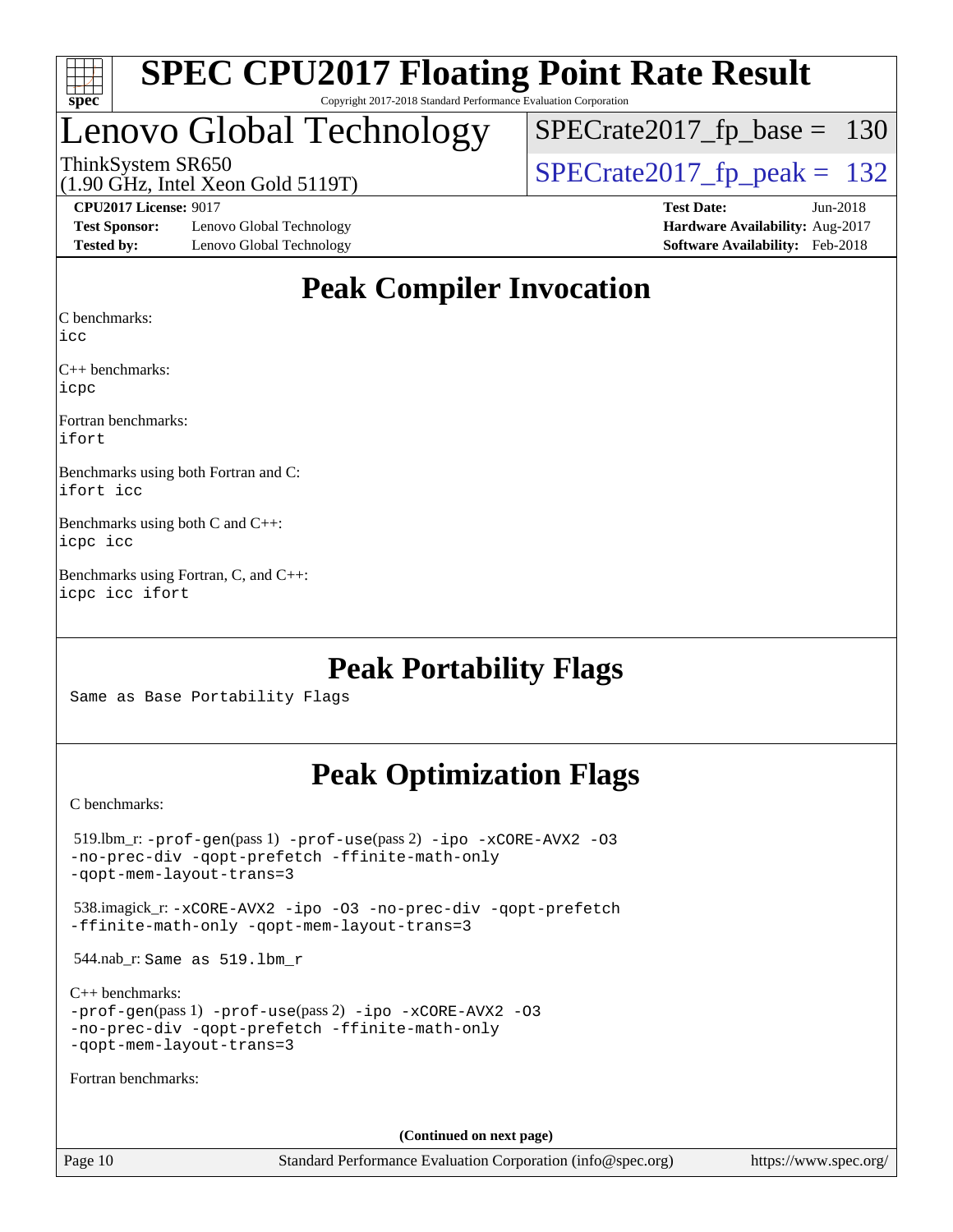

Copyright 2017-2018 Standard Performance Evaluation Corporation

## Lenovo Global Technology

[SPECrate2017\\_fp\\_base =](http://www.spec.org/auto/cpu2017/Docs/result-fields.html#SPECrate2017fpbase) 130

(1.90 GHz, Intel Xeon Gold 5119T)

ThinkSystem SR650<br>(1.90 GHz, Intel Year Gold 5119T)  $SPECTate2017$  [p\_peak = 132

**[Test Sponsor:](http://www.spec.org/auto/cpu2017/Docs/result-fields.html#TestSponsor)** Lenovo Global Technology **[Hardware Availability:](http://www.spec.org/auto/cpu2017/Docs/result-fields.html#HardwareAvailability)** Aug-2017 **[Tested by:](http://www.spec.org/auto/cpu2017/Docs/result-fields.html#Testedby)** Lenovo Global Technology **[Software Availability:](http://www.spec.org/auto/cpu2017/Docs/result-fields.html#SoftwareAvailability)** Feb-2018

**[CPU2017 License:](http://www.spec.org/auto/cpu2017/Docs/result-fields.html#CPU2017License)** 9017 **[Test Date:](http://www.spec.org/auto/cpu2017/Docs/result-fields.html#TestDate)** Jun-2018

## **[Peak Optimization Flags \(Continued\)](http://www.spec.org/auto/cpu2017/Docs/result-fields.html#PeakOptimizationFlags)**

```
(info@spec.org)https://www.spec.org/
  503.bwaves_r: -xCORE-AVX2 -ipo -O3 -no-prec-div -qopt-prefetch
-ffinite-math-only -qopt-mem-layout-trans=3
-nostandard-realloc-lhs -align array32byte
  549.fotonik3d_r: Same as 503.bwaves_r
  554.roms_r: -prof-gen(pass 1) -prof-use(pass 2) -ipo -xCORE-AVX2 -O3
-no-prec-div -qopt-prefetch -ffinite-math-only
-qopt-mem-layout-trans=3 -nostandard-realloc-lhs
-align array32byte
Benchmarks using both Fortran and C: 
-prof-gen(pass 1) -prof-use(pass 2) -ipo -xCORE-AVX2 -O3
-no-prec-div -qopt-prefetch -ffinite-math-only
-qopt-mem-layout-trans=3 -nostandard-realloc-lhs -align array32byte
Benchmarks using both C and C++: 
-prof-gen(pass 1) -prof-use(pass 2) -ipo -xCORE-AVX2 -O3
-no-prec-div -qopt-prefetch -ffinite-math-only
-qopt-mem-layout-trans=3
Benchmarks using Fortran, C, and C++: 
-prof-gen(pass 1) -prof-use(pass 2) -ipo -xCORE-AVX2 -O3
-no-prec-div -qopt-prefetch -ffinite-math-only
-qopt-mem-layout-trans=3 -nostandard-realloc-lhs -align array32byte
                                 Peak Other Flags
C benchmarks: 
-m64 - std= c11C++ benchmarks: 
-m64Fortran benchmarks: 
-m64
Benchmarks using both Fortran and C: 
-m64 - std= c11Benchmarks using both C and C++: 
-m64 - std= c11(Continued on next page)
```